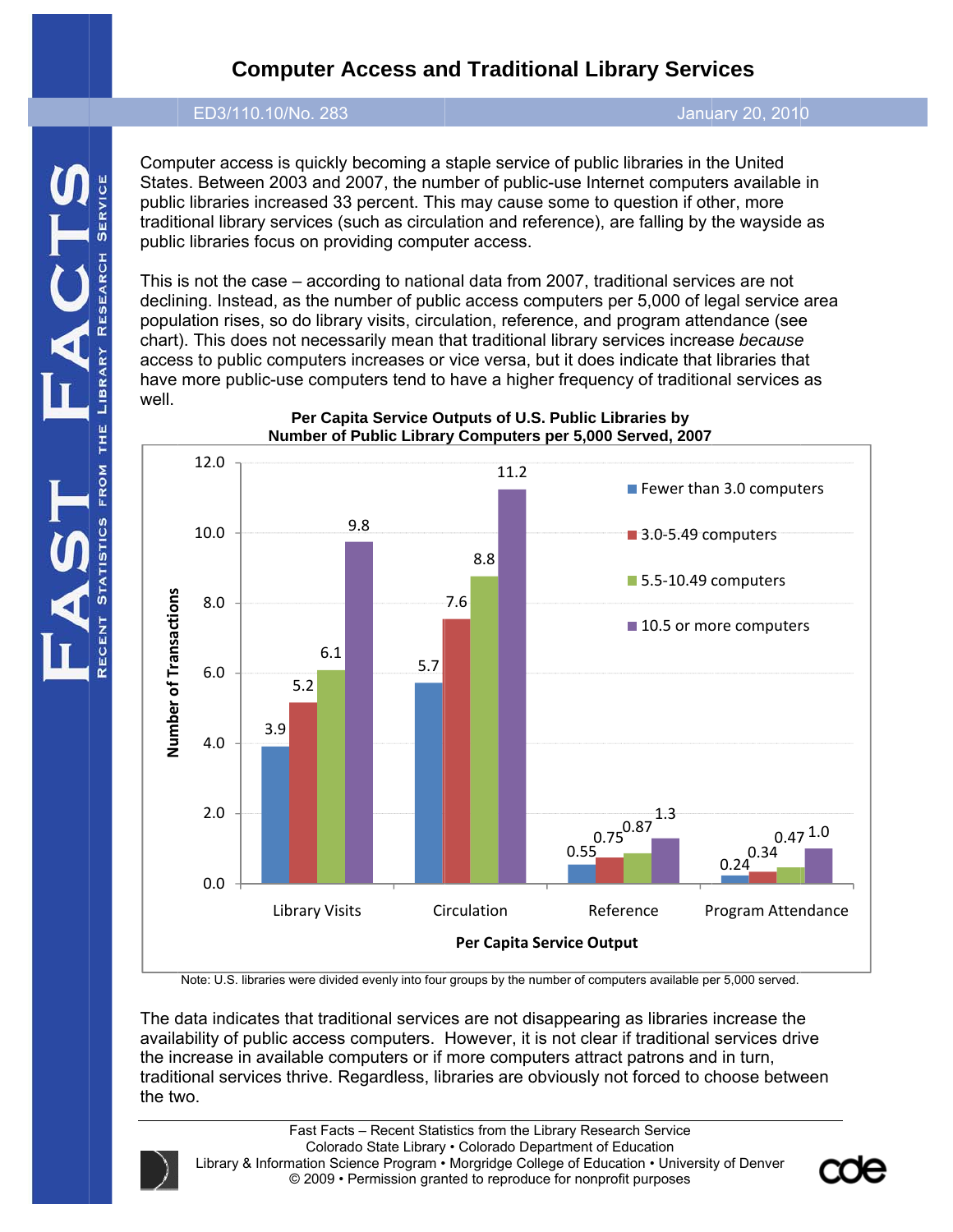# **Corre elations**

The correlations between the number of computers and each service output discussed ED3/110.10/No. 283<br> **Correlations**<br>
The correlations between the number of computers and each service output discussed<br>
reveal that the relationship between them is significant. The two strongest relationships with the number of computers are with program attendance, with a correlation of 0.106, and library visits, with a correlation of 0.097 (see table). It should be mentioned that although all correlations were significant, the strength of the correlations were rather weak in 2007 and considerably lower than an analysis using 2003 data.<sup>1</sup> The decline in these correlations considerably lower than an analysis using 2003 data.<sup>1</sup> The decline in these correlations<br>could be evidence that computer access in U.S. public libraries has become independent of these other services.

| visits, Unculation, Reference, and Frogram Atten |                            |       |  |
|--------------------------------------------------|----------------------------|-------|--|
|                                                  | <b>Number of Computers</b> |       |  |
|                                                  | 2003                       | 2007  |  |
| <b>Library Visits</b>                            | 0.606                      | 0.097 |  |
| <b>Circulation</b>                               | 0.299                      | 0.064 |  |
| <b>Reference</b>                                 | 0.292                      | 0.048 |  |
| Program                                          | $n/a^2$                    | 0.106 |  |
| <b>Attendance</b>                                |                            |       |  |

# Library Visits, Circulation, Reference, and Program Attendance **Correlation between Number of Computers and**

# **Conc clusion**

Clearly, increased computer access does not come at the cost of other library services. Providing computer access is no longer the "new kid on the block" and is, in fact, expanding to include Wi-Fi connectivity in most public libraries (76.4% nationally<sup>3</sup>). Computer access should not be viewed as competing with other traditional library services any more than circulation competes with reference or programming. Instead, it seems, computer access has become one of the traditional services.

### **Public Libraries and Technology**

For more information about public libraries and technology, see **the U.S. Public Libraries and the Use of Web Technologies** Closer Look report at http://www.lrs.org/public/webtech.

#### **AB OUT THIS ISS SUE**

Library Research Service • 201 East Colfax Avenue, Suite 309 • Denver, CO 80203-1799 Author: Jamie Daisey – DU-LRS Research Fellow Phone 303.866.6900 · E-mail: LRS@LRS.org · Web site: www.LRS.org

Access Study 2007-2009." http://www.ala.org/ala/research/initiatives/plftas/2008 2009/index.cfm.





 $\overline{a}$ <sup>1</sup> For more information on the previous analysis, see "Access to Internet Goes Hand in Hand with Other Public Library Services  $\overline{a}$  $\overline{\phantom{a}}$ 

<sup>&</sup>amp; May Attract Library V<br><sup>2</sup> The relationship het w Visitors": http://ww ww.lrs.org/docum ments/fastfacts/24 40 Output By C Computers\_REV V.pdf.

<sup>&</sup>lt;sup>∠</sup> The relationship between program attendance and number of computers was not examined in the 2003 analysis.<br><sup>3</sup> *Public Wireless Availability, 2004 –2009* from "Libraries Connect Communities 3: Public Library Funding & elationship betwe een program atte endance and num mber of compute ers was not exam mined in the 2003 3 analysis.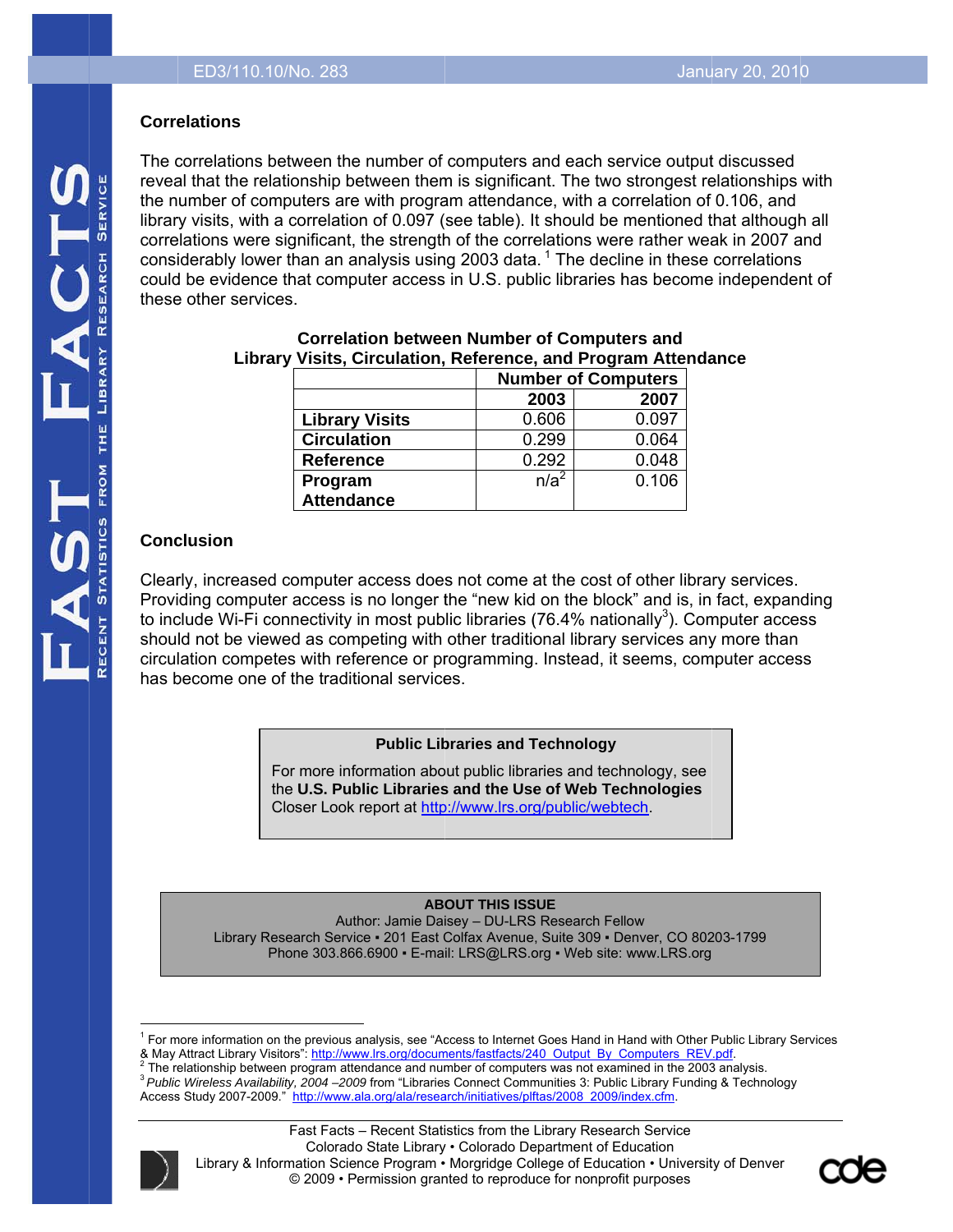# **More Job Seekers, Fewer Jobs: Findings from Library Jobline, Year Three**

#### ED3/110.10/No. 284 March 30, 2010

For the last 3 years, Library Research Service, a unit of the Colorado State Library, has provided a venue for libraries and library staff to meet in the job search. LibraryJobline.org is a database-supported website where job seekers can create personal accounts and libraries from throughout the state and nation can post job listings. This free service, available online 24 hours a day, 7 days a week, offers job seekers interactive tools to specify what they are looking for in a position and allows them to receive notifications when a related description is posted. Comparisons among the postings over the 3-year period reflect aspects of the current economic climate as well as reveal trends in the library field.

# **Number of Job Postings**

**Quick Look at LibraryJobline.org**  Since 2007:

- 1,500 positions posted
- More than 1,500 people have signed up for MyJobline accounts
- 2 out of 3 registered users receive email notifications of new job posts
- More than 1 out of 3 registered users subscribe to Jobline's RSS feed

As librarians are well aware, their profession has not been immune to the negative effects of the economic recession. This is evident simply from the decline in the number of job postings on Library Jobline. Only 233 jobs were posted during 2009—56 percent of the total posted in 2008 (418) and less than half (45%) of the 2007 total (523).

The sharp decline started in September 2008 and continued through most of the following year. By the last 3 months of 2009, however, the number of job posts matched those of the same period in 2008. Though still considerably fewer than the number of jobs posted in 2007, this may indicate the first signs of recovery (see Chart 1).







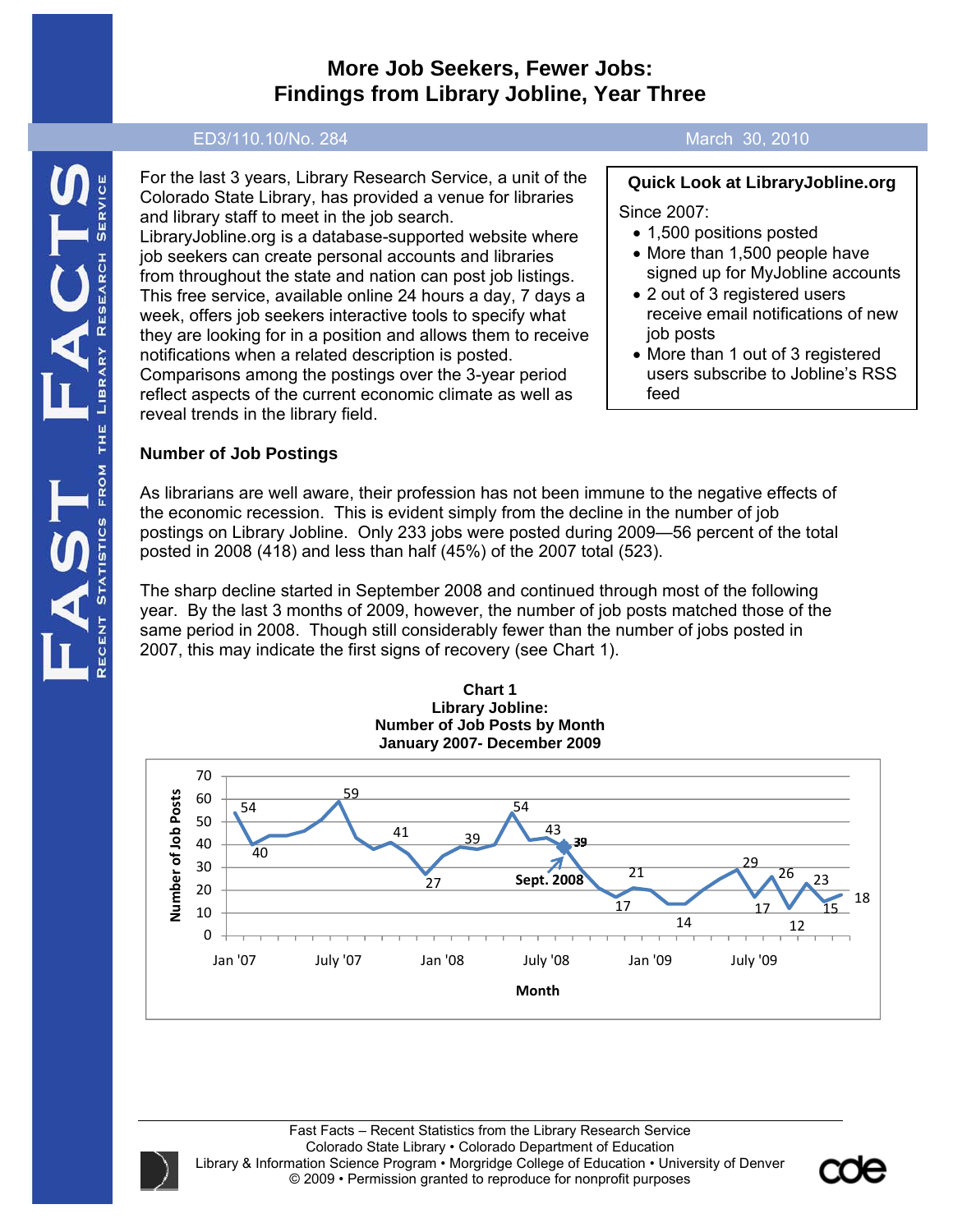#### ED3/110.10/No. 284 March 30, 2010

While the number of job postings decreased, the number of job post views increased by 23 percent (from 338,347 in 2008 to 416,253 in 2009). Not only are fewer jobs available, but those looking for work face more competition.

In an increasingly competitive job market, job seekers and employers search for a variety of ways to distinguish the top candidates from the larger pool of applicants. Advanced education traditionally has been a way to do that. Surprisingly, the percentage of job postings *requiring* an MLS degree has decreased slightly in the last 3 years (from 35% in 2007 to 31% in 2009). However, a notable increase in the proportion of postings *preferring* an MLS degree, from 12 percent in 2007 to 18 percent in 2009, suggests that the further education is still an advantage for job seekers (see Chart 2).





Reasons for the changes in degree preferences and requirements are unclear. Even so, it is obvious that the increase in the percentage of job posts *preferring* the degree is connected to the decrease in percentage of job posts that *require* and *do not require* the degree. The changes could simply be due to the level and types of jobs posted, which can vary from year to year (i.e. more shelving versus administrative positions, or an increase in positions that combine professional and non-professional duties).

Another noticeable shift has occurred in the ratio of full-time (40 hours per week) to part-time (less than 40 hours per week) job posts. Over the last three years, the percentage of fulltime job posts has steadily decreased, dropping from 72 percent in 2007 to 62 percent in 2009. The same trend seems to be occurring nationwide, according to *Library Journal's* <sup>1</sup> latest report on the employment rates and salaries of recent MLIS graduates. In 2007,

 $\overline{\phantom{a}}$ 1 Maatta, S. (2009). Jobs and pay take a hit. *Library Journal, 134*(17), 21-29.

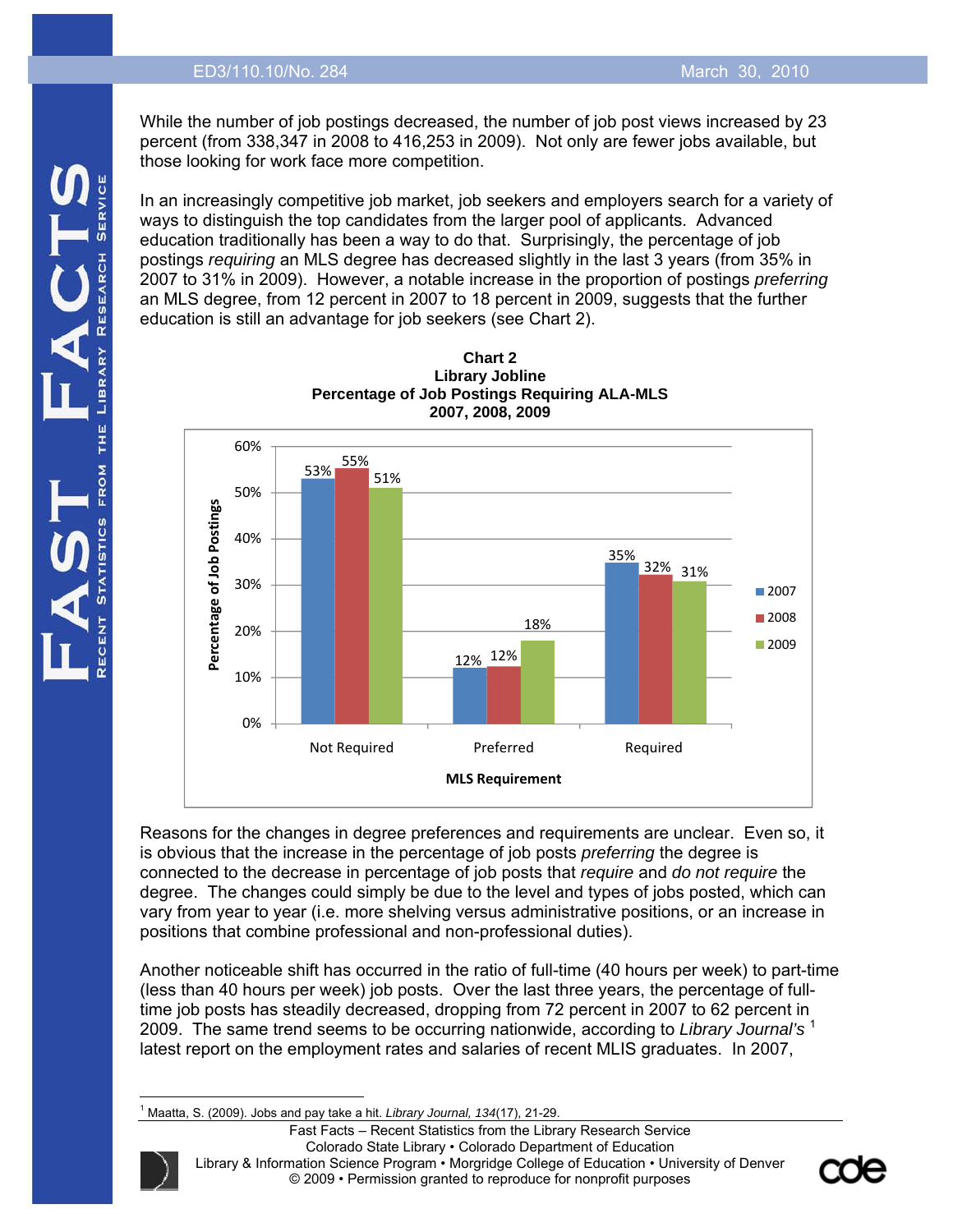nearly 9 out of 10 (89%) MLIS graduates reported finding full-time jobs, but only 7 of 10 had similar luck in 2008.

# **Posts by Library Type**

Overall, the proportion of job postings by library type stayed about the same as in previous years, with the majority of posts (58%) being for jobs in public libraries. Fewer than 1 out of 5 postings were for academic (19%) and special (17%) libraries, and just 1 of 10 were for schools (9%). Perhaps due in part to other avenues for advertising available positions, especially in school libraries, these proportions may not be an accurate reflection of the actual number of job openings (see Chart 3).

Although school library postings account for a small percentage of the positions posted on Jobline, they tend to garner considerable interest. The "Hot Job" of 2009 was for a teacher librarian with Denver Public Schools. This post was viewed more than 5,000 times. The next most popular post, for a management position with the Rangeview Library District, received 28 percent fewer views, with 3,663.

**Chart 3** 



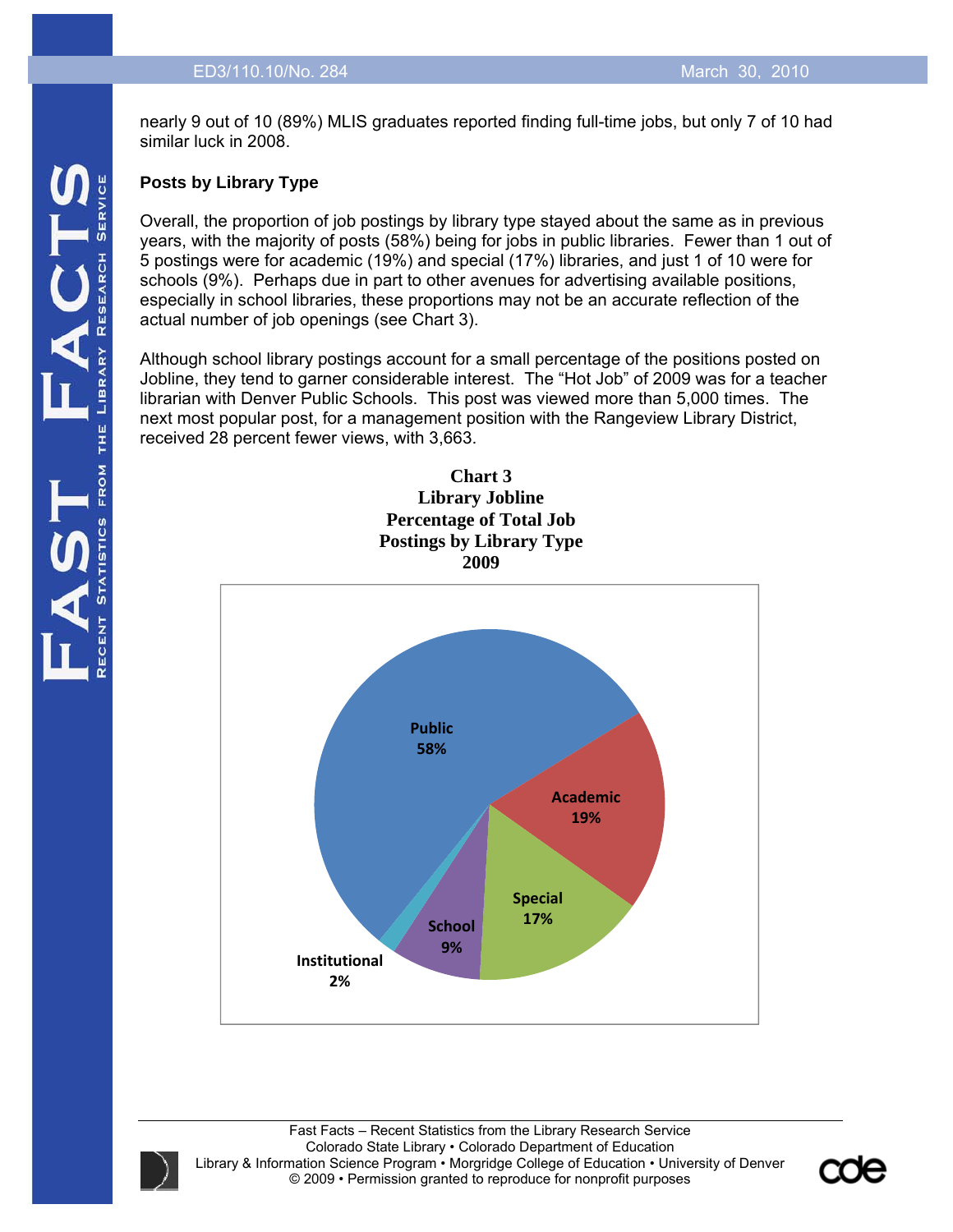#### **Salaries**

For those lucky enough to find a job, salary is an obvious concern. Unfortunately, it appears that salary was not immune to the cutbacks visible in other areas. Although the average starting hourly wage of job postings<sup>2</sup> saw a significant increase from 2007 to 2008 (4.3%), it declined by 2.4 percent during 2009.

#### **Average Starting Hourly Salary of**  *Jobline Postings*

2007 - \$17.68 2008 - \$18.44 2009 - \$18.00

#### **Average Hourly Salaries For Library Staff**  *Bureau of Labor Statistics*

*Nationwide*  May 2007 - \$19.69 May 2008 - \$20.40

*Colorado*  May 2007- \$20.73 May 2008 - \$21.39 Compared to the Bureau of Labor

Statistics' librarian and library technician salary estimates $3$ for the nation and for Colorado, the salaries listed for Library Jobline posts are on the low end. This could be due to an uneven distribution of postings according to their level and salaries (i.e. more page positions than administration), skewing the average lower. Another factor may be that the Bureau of Labor Statistics uses actual current wages, rather than starting salaries, in its calculations. Nevertheless, Library Jobline postings showed a higher percentage increase in average salary from 2007-2008 (4.3%) than did the nation (3.6%) or the state of Colorado as a whole (3.2%).

# **Salary and MLS Degree**

While average salaries overall declined in 2009, the job postings *requiring* an MLS – though slightly fewer than in previous years – were offering higher average starting wages. Positions with fewer educational requirements dropped below the average salary from two years before.

Most drastic was the drop in salary for job postings *preferring* an MLS. The decrease of 13.5 percent brought the average down by \$2.70 from 2008 to 2009, settling at a significantly lower amount, even, than in 2007. It seems that although more job postings preferred candidates with an MLS degree, they weren't necessarily offering monetary compensation for it (see Chart 4).



The nationwide and Colorado salaries were calculated using the Bureau of Labor Statistics State and National Occupation Employment and Wage Estimates. The dollar amounts given are an average of the wages listed for librarians and library technicians. Salary estimates for 2009 will not be available until May. For more information, visit http://www.bls.gov/oes/home.htm





extinal and the average includes all levels of library positions, from shelving to administration. The number of job posts at each level<br><sup>2</sup> The average includes all levels of library positions, from shelving to administra would affect the overall average salary for each library type, potentially pushing it toward either the high or low end. Calculations used the starting salary listed for each job post. 3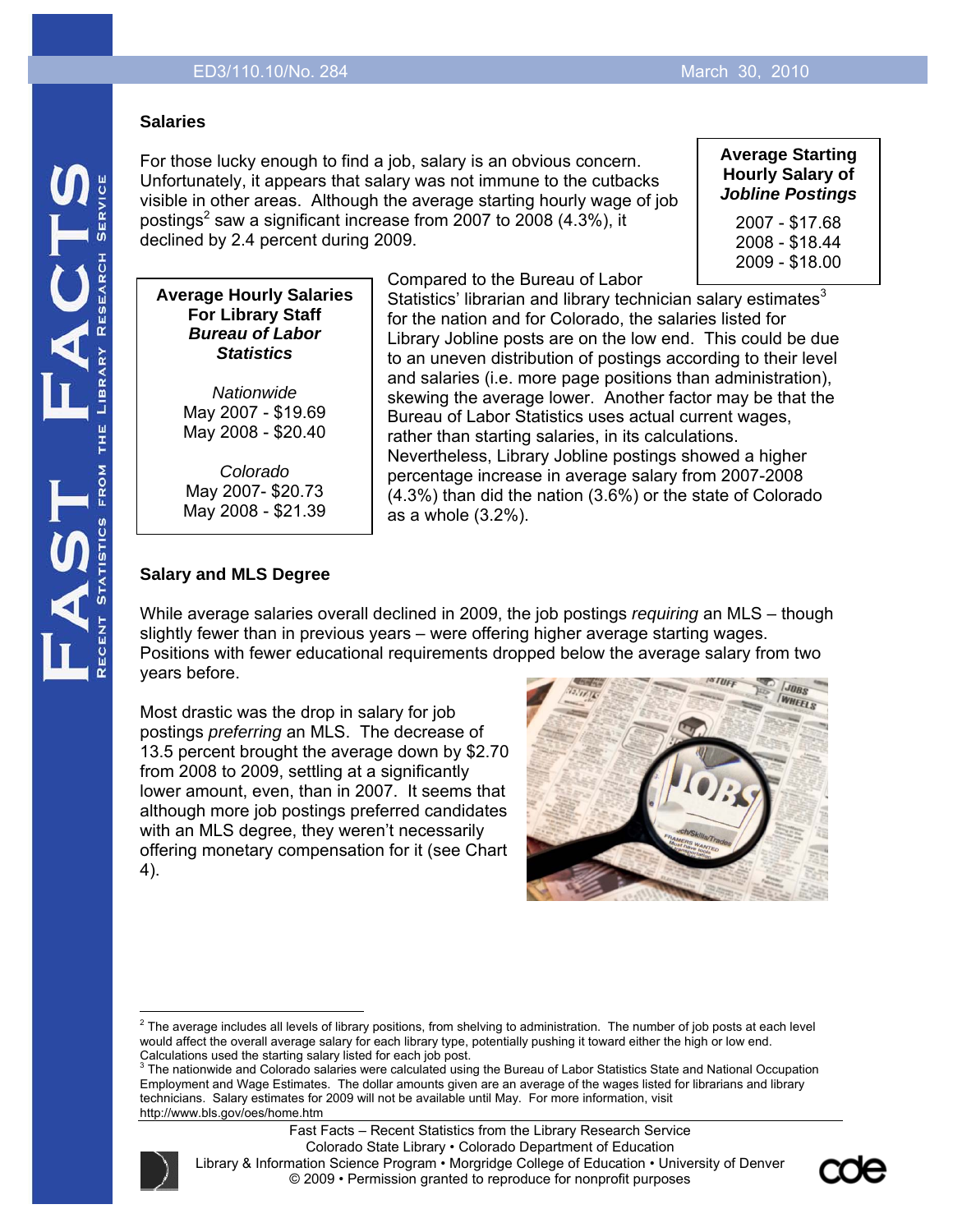



# **Chart 4 Library Jobline**

# MLS Requirement

Not Required Preferred Required

### **Conclusion**

Without a doubt, the most significant change in Library Jobline's third year was the drastically lower number of jobs posted – little more than half the number posted in 2008. At the same time, the number of job post views has increased considerably (23%). More people are looking for jobs, but there are fewer job openings, and salaries for those jobs available have decreased. The final months of 2009 saw the number of job posts return to late 2008 levels, showing the slightest signs of the beginnings of a recovery. Even so, Library Jobline stats show the library field still has a long way to go in climbing out of the economic slump. Phone 303.866.6900 • E-mail: LRS@LRS.org • Web site: www.LRS.org Phone 303.866.6900 • E-mail: LRS@LRS.org • Web site: www.LRS.org Phone 303.866.6900 • E-mail: LRS@LRS.org • Web site: www.LRS.org Phone 303.866.6900 • E-mail

#### **ABOUT THIS ISSUE**

Author: Jamie Helgren – DU-LRS Research Fellow Library Research Service ▪ 201 East Colfax Avenue, Suite 309 ▪ Denver, CO 80203-1799

<sup>4</sup> Average hourly salaries for job postings requiring an MLS degree were calculated using the starting salary listed.



 $\overline{\phantom{a}}$ 

Fast Facts – Recent Statistics from the Library Research Service Colorado State Library • Colorado Department of Education Library & Information Science Program • Morgridge College of Education • University of Denver © 2009 • Permission granted to reproduce for nonprofit purposes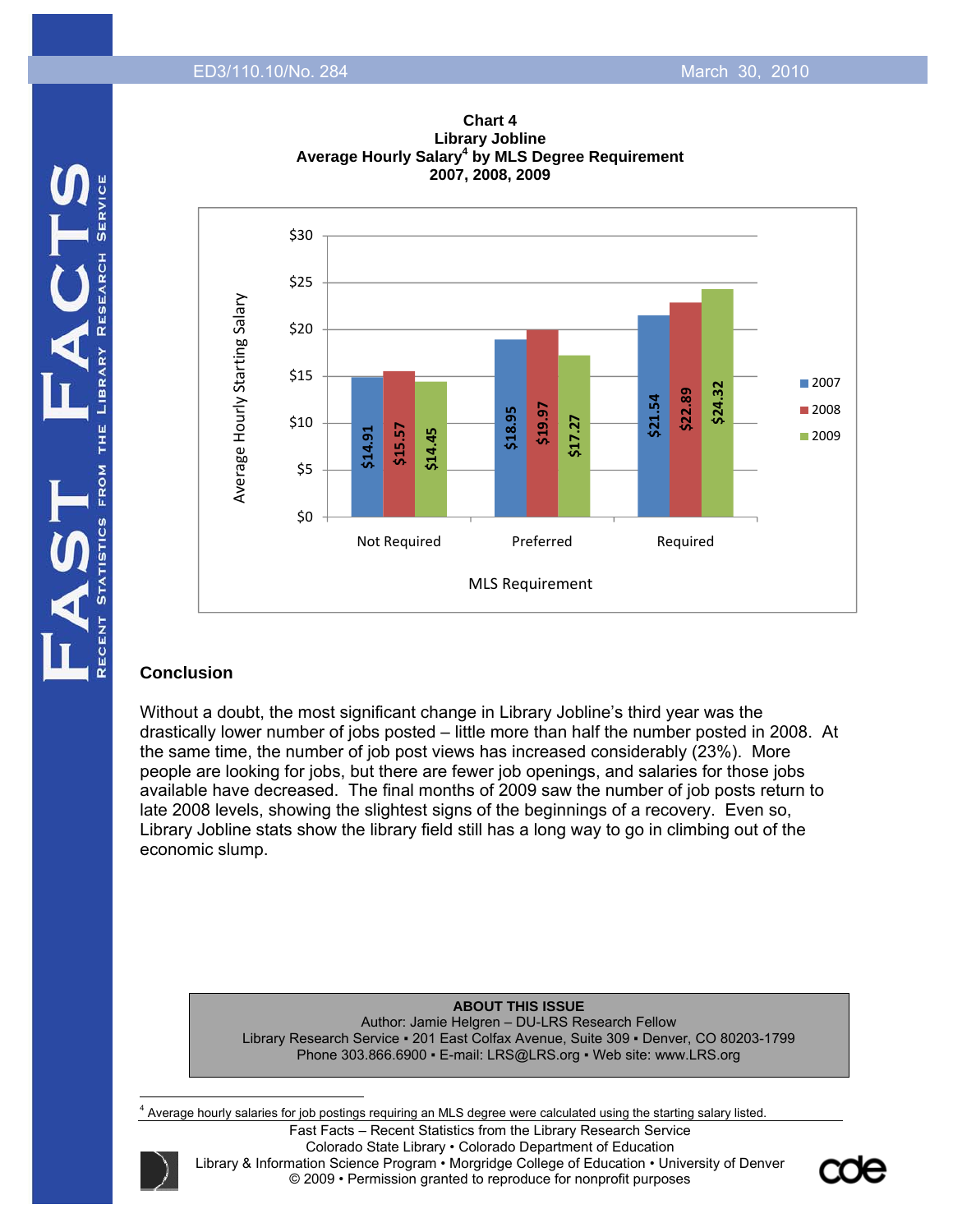# **The Future of the Book, Part 1: Perceptions of Cost and Technological Advantages of Paper and Electronic Formats**

### ED3/110.10/No. 285 August 18, 2010

With the advent of e-Readers, such as the Kindle, Sony Reader Touch, and the Barnes & Noble Nook, many people are discussing what this new reading method means for print formats. Is it the beginning of the end for paper books? Will paper books and electronic formats exist together? Or are electronic books and reading devices just a fad that will eventually fade?

The Library Research Service's (LRS) recent *60-Second Survey: The Future of the Book* asked respondents what they thought of electronic and print formats and how those formats might change in the future. The survey was advertised on several librarian listservs, the Library Research Service website and blog, and the American Library Association weekly enewsletter. More than 1,300 respondents participated and 947 of them (71%) also left comments, further explaining their thoughts on the future of the book. The majority of the comments were thoughtful and passionate, revealing a high level of interest in this topic. The comments were analyzed and six themes emerged addressing various influences on format: multiple formats will coexist, technological advantages, emotional and aesthetic draw to paper books, content is king, and generational change.

# **Definition of Comment Categories**

- *Multiple formats will coexist:* the belief that several formats will be used in the future
- *Technological advantages:* advantages based on format of eBooks versus paper books
- *Emotional /aesthetic draw to paper books:* the relationship and attachment to the physicality of the paper book
- *Content is king:* the argument that content will dictate format
- *Cost:* the production cost and/or retail price of eBooks versus paper books
- *Generational change:* a shift will occur over time and with new generations

In this Fast Facts, the comment analysis in general is described, as well as what respondents said about technology and cost, and how those comments relate to other survey question responses. For more about the survey results and an analysis of the other comment categories, see the second in this series of Fast Facts: *The Future of the Book, Part 2: Beyond the Bathtub, Personal Preference Among Many Factors Influencing Format Choice*.

### **Comment Analysis**

The comments were tagged for each theme they fell into (many comments discussed more than one theme). The categories of technology and cost were further tagged as pro-paper book, pro-eBook, or neutral, if they did not clearly indicate which format was believed to be superior. Chart 1 shows the number of times a comment was tagged in each category. The two most frequently discussed categories were "multiple formats will coexist" (431 comments) and "technological advantages" (340 comments).

As mentioned before, comments that discussed technology and cost were tagged based on the format advocated. These comments are discussed in this Fast Facts due to their "eBooks versus paper books" approach to the future of the book discussion.



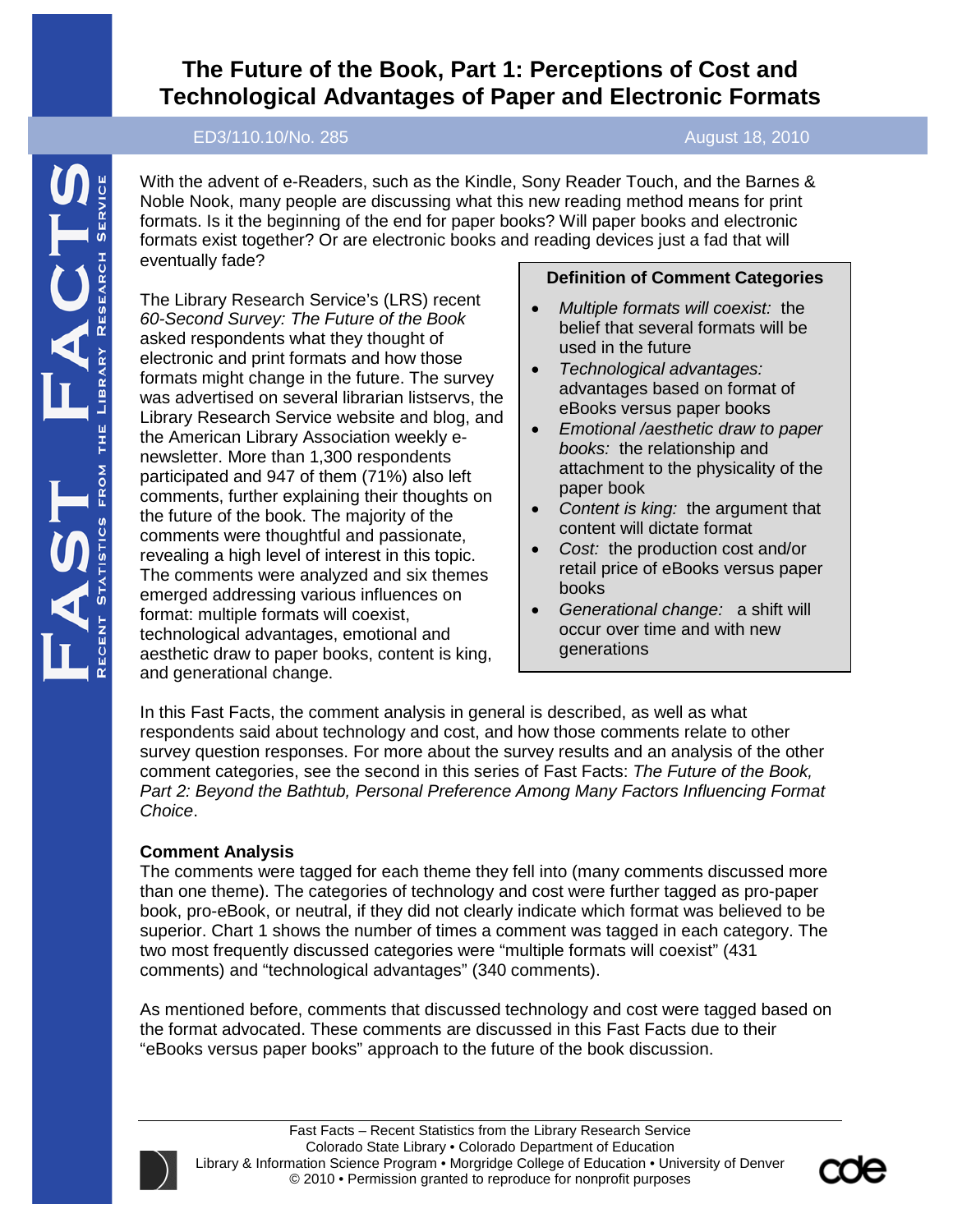

#### **Chart 1 Future of the Book: Number of Comments Tagged by Category**

# **Technological Advantages**

More than one in three comments (36%) discussed the technological advantages of eBooks or paper books. The majority of these comments (62%) discussed paper book advantages, while only 26 percent discussed eBook advantages, and the final 10 percent were neutral (generally

*"Books are a cheap, simple, durable, transferable, and persistent technology. Most e-books I have seen so far meet none of these criteria."*

mentioning advantages of both formats). Comments that discussed the technological advantages of paper books frequently pointed out that paper books are a durable format, they can be used without electricity or batteries, and that paper books are easier on the eyes. Comments that discussed eBooks mentioned the convenience, portability, and various enhancements of eBooks.

Respondents tagged as commenting on technological advantages were compared with responses to two survey questions which asked respondents about their predictions for paper books and libraries ("Do you think paper books will eventually disappear?" and "What do you predict libraries will circulate in 10 years?"). The results of these questions from *all* respondents revealed that almost 2 in 3 respondents (63%) did not believe paper books will

*"Books will always have a place, but I find with the enhancements made with electronic format… has made me a convert… I foresee vast educational uses for this format - easy access to references and background information, plus it would be helpful for an array of special education reading problems."*

ever disappear. Much smaller percentages believed books will disappear in 100 years or more (11%), within 51-100 years (11%), or within the next 50 years (15%). Regarding what respondents predict libraries will circulate 10 years from now, an almost equal percentage of respondents predicted more electronic materials than physical (40%) and

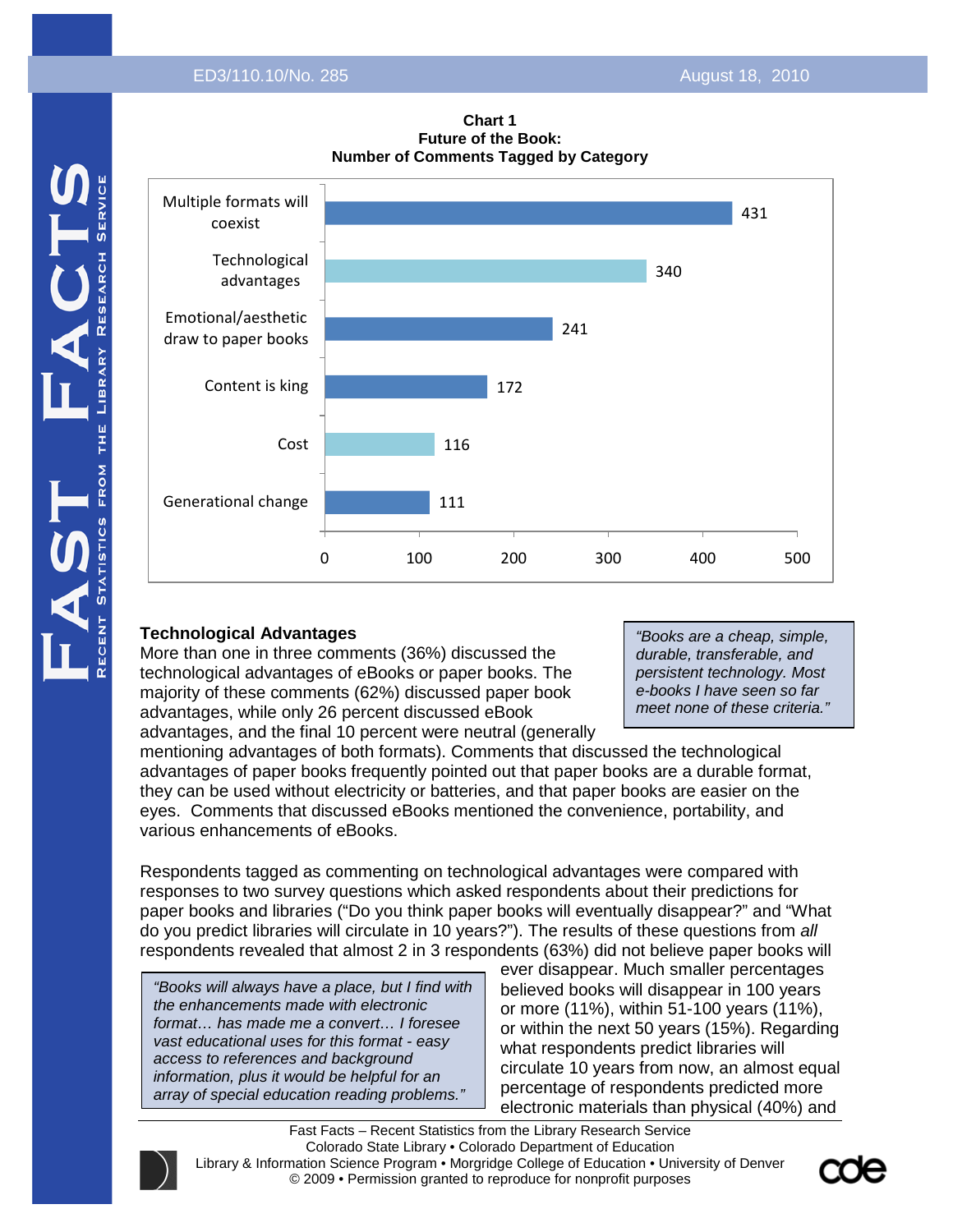an equal number of electronic and physical materials (44%). The remaining 16 percent predicted physical items will continue to predominate in libraries.

However, among respondents tagged as commenting on technological advantages the response to these questions was slightly different. Three out of four respondents (75%) that discussed the advantages of paper books think the paper book will never disappear (see Chart 2). Just over half of the respondents that discussed eBook advantages (55%) agree that paper books will never disappear. However, 1 in 4 of those that discussed eBook advantages (25%) predict the book will disappear within the next 50 years.





Almost 1 in 2 of those that commented on the paper books' advantages (48%), did however, predict that libraries would circulate an equal amount of paper and electronic materials 10 years from now (see Chart 3). Although these respondents believe the paper book is currently superior, they do anticipate libraries will greatly increase their electronic collections. On the other hand, the majority of those that commented on eBooks' advantages (53%) predict electronic materials to surpass physical materials in the next 10 years.

*"It is sad, but I think it is going to change greatly in the next 20 years. I think eventually the printed book will disappear. Cost, convenience and new generations will all make the move to electronic happen."*

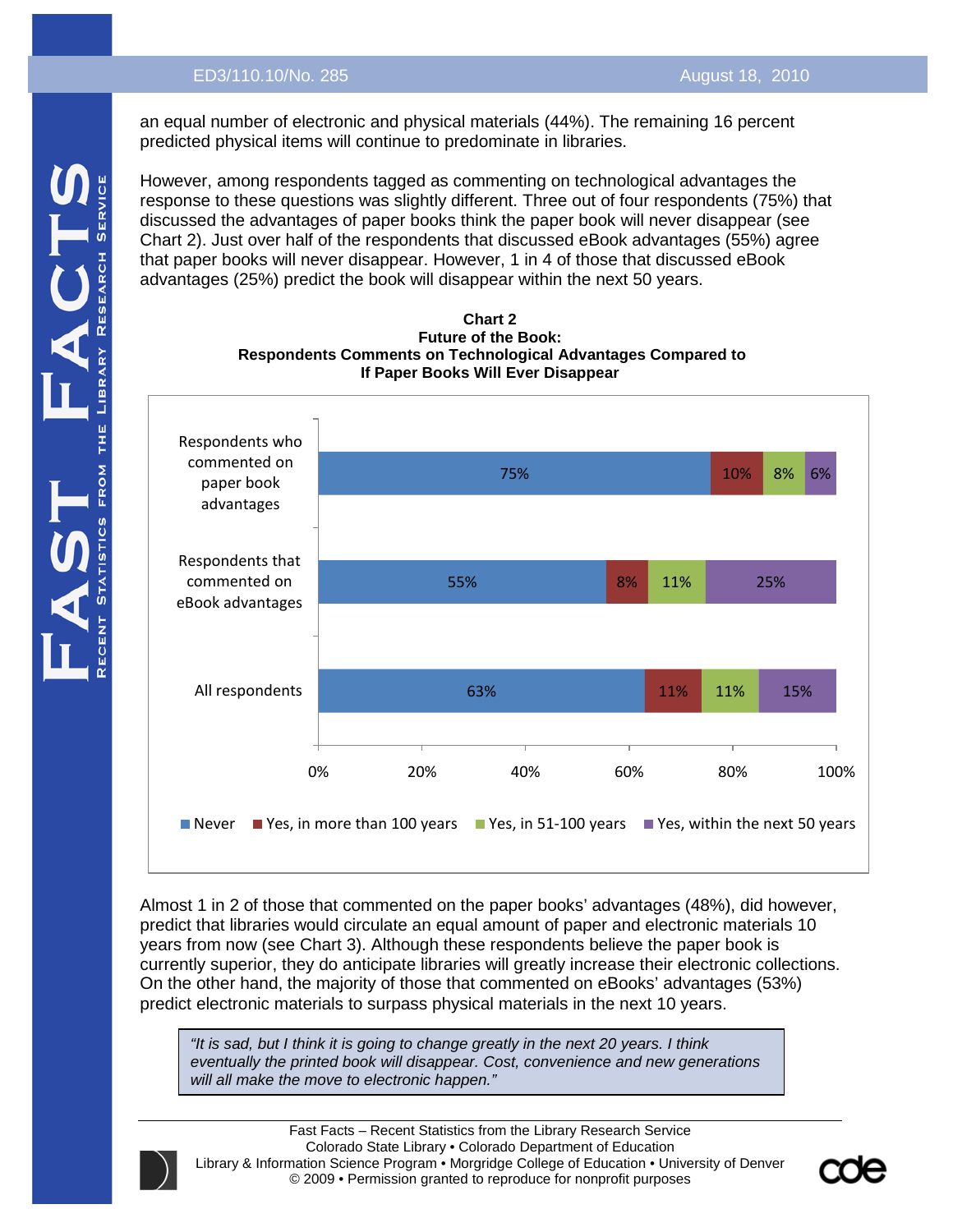



Note: This chart has omitted respondents that selected "only electronic materials" and "libraries will not exist in 10 years."

### **Cost**

In addition to technology, several comments (116) discussed the cost of paper and electronic formats. As with technology, there were comments on both sides of the argument. Sixty-four percent of these comments indicated that paper books were the less expensive format, while 25 percent said this was true of eBooks, and 11 percent mentioned cost, but did not indicate which format was most cost effective.

Again, the responses to the survey questions "Do you think paper books will eventually disappear?" and "What do you predict libraries will circulate in 10 years?" were compared with the respondents that were tagged as commenting on cost. The majority of respondents (64%) that commented on the lower cost of paper books also believed that paper books will never disappear (see Chart 4). 48 percent of those that commented on the lower cost of eBooks agree that paper books will never disappear, but the

*"The cost of the machines [eReaders] is prohibitive…Libraries can become too heavily invested in electronics and the cost of having to replace all the outdated technology that keeps being replaced by newer technology. There is not enough money for libraries to supply everything to everybody."*

second largest group in this category (24%) believe paper books will disappear within the next 50 years. Their thoughts on the cost effectiveness of the eBook may be one reason

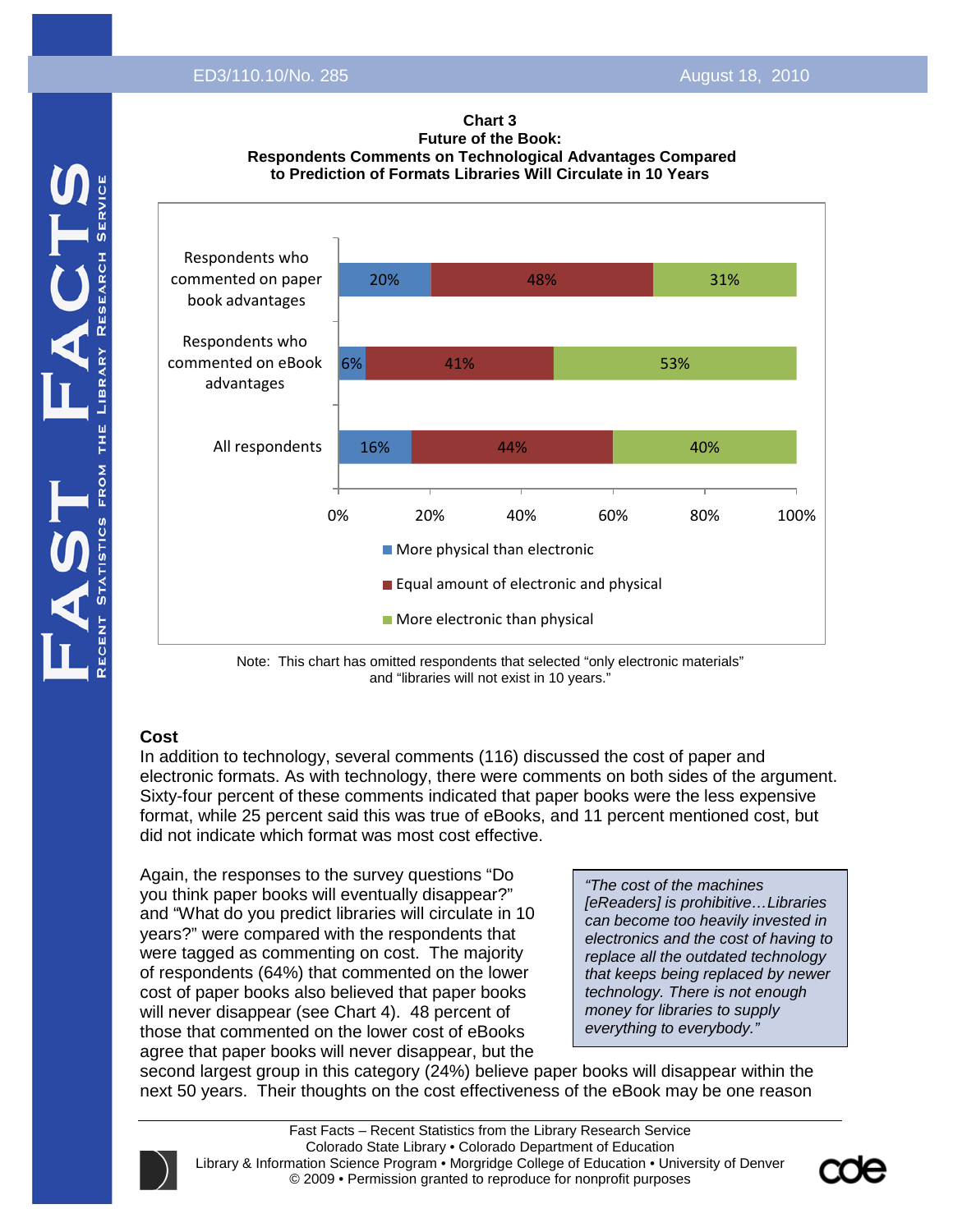why. Those that argued that the paper book is less expensive are very similar to the response received from all respondents; though a higher percentage from the overall response believed paper books will disappear within the next 50 years (15%).





Among the respondents that commented on the lower cost of paper books, more than 1 in 2 (53%) still predict that libraries will circulate an equal number of electronic and physical materials in ten years and 24 percent predict libraries will circulate more electronic materials than physical materials (see Chart 5). Similar to those that discussed the technological advantages of paper books, these respondents still believe the disparity between physical and electronic

*"The book is durable and economically less costly than eBooks or audio books. Thus, I feel that their continued survival is pretty much guaranteed."*

materials in libraries will decrease regardless of which format they believed more cost effective. Only the remaining 24 percent anticipate more physical than electronic materials. Unsurprisingly, the majority of respondents that argued the lower cost of eBooks (59%) expect more electronic materials and only 7 percent of this group believe physical materials will still outnumber electronic materials ten years from now.



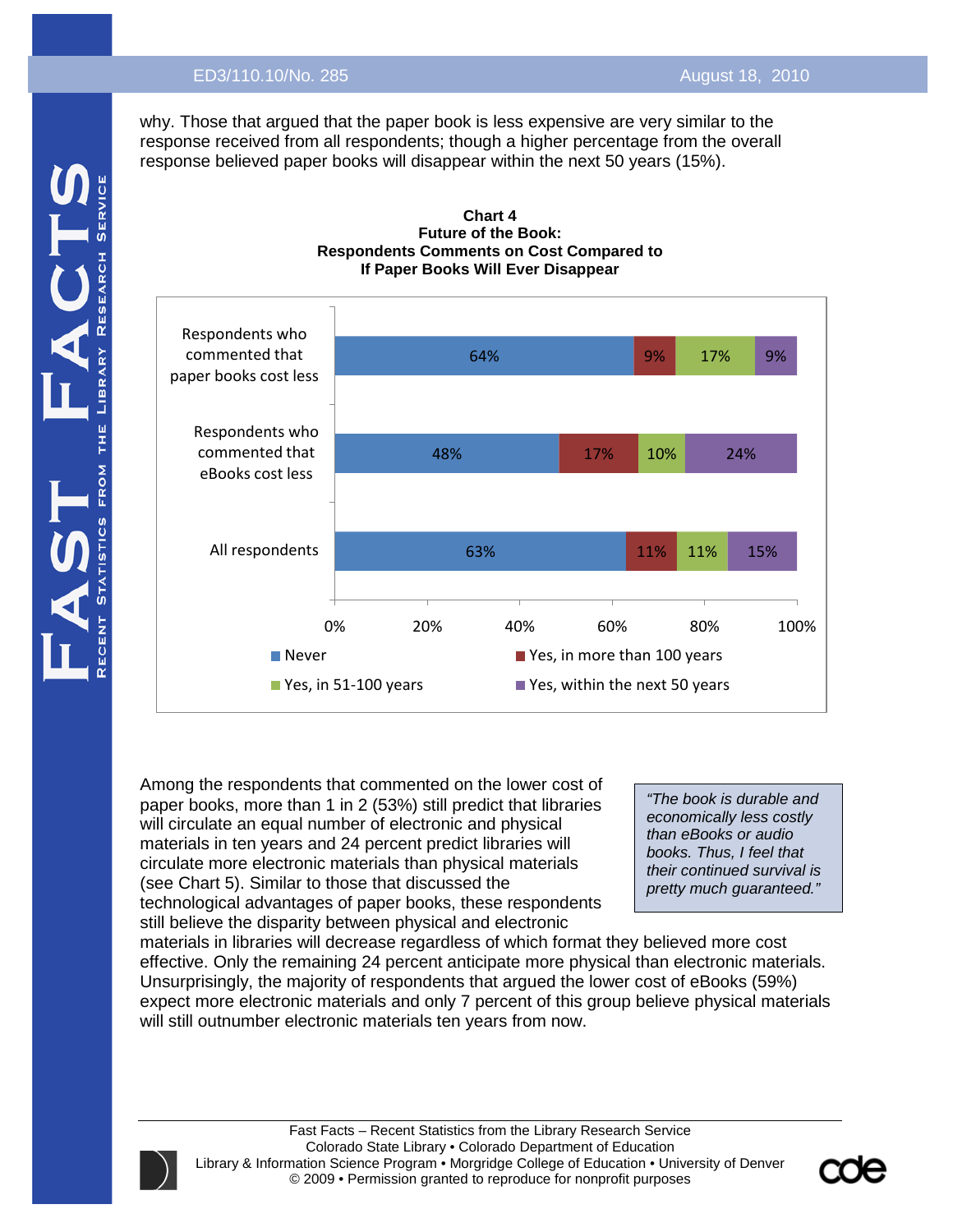



### **Conclusion**

The future of the book is certainly an issue respondents felt strongly about. The comments revealed the important issues of technological advantages and cost of both formats. Although many respondents believe paper books to be superior in technology and cost, the majority still predict a shift in the formats libraries will circulate. With 44 percent of all survey respondents expecting an equal number of physical and electronic materials in libraries, it is no surprise that the most frequently cited theme in the comments was that multiple formats will exist in the future. In the second in this series of Fast Facts, this comment category will be analyzed, as well as the emotional/aesthetic draw to paper books, content is king, and generational change. Interesting differences in how respondents answered survey questions based on the type of library they work in and if they own an eReader are also examined.

#### **ABOUT THIS ISSUE**

Author: Jamie Daisey – DU-LRS Research Fellow Library Research Service ▪ 201 East Colfax Avenue, Suite 309 ▪ Denver, CO 80203-1799 Phone 303.866.6900 • E-mail: LRS@LRS.org • Web site: www.LRS.org

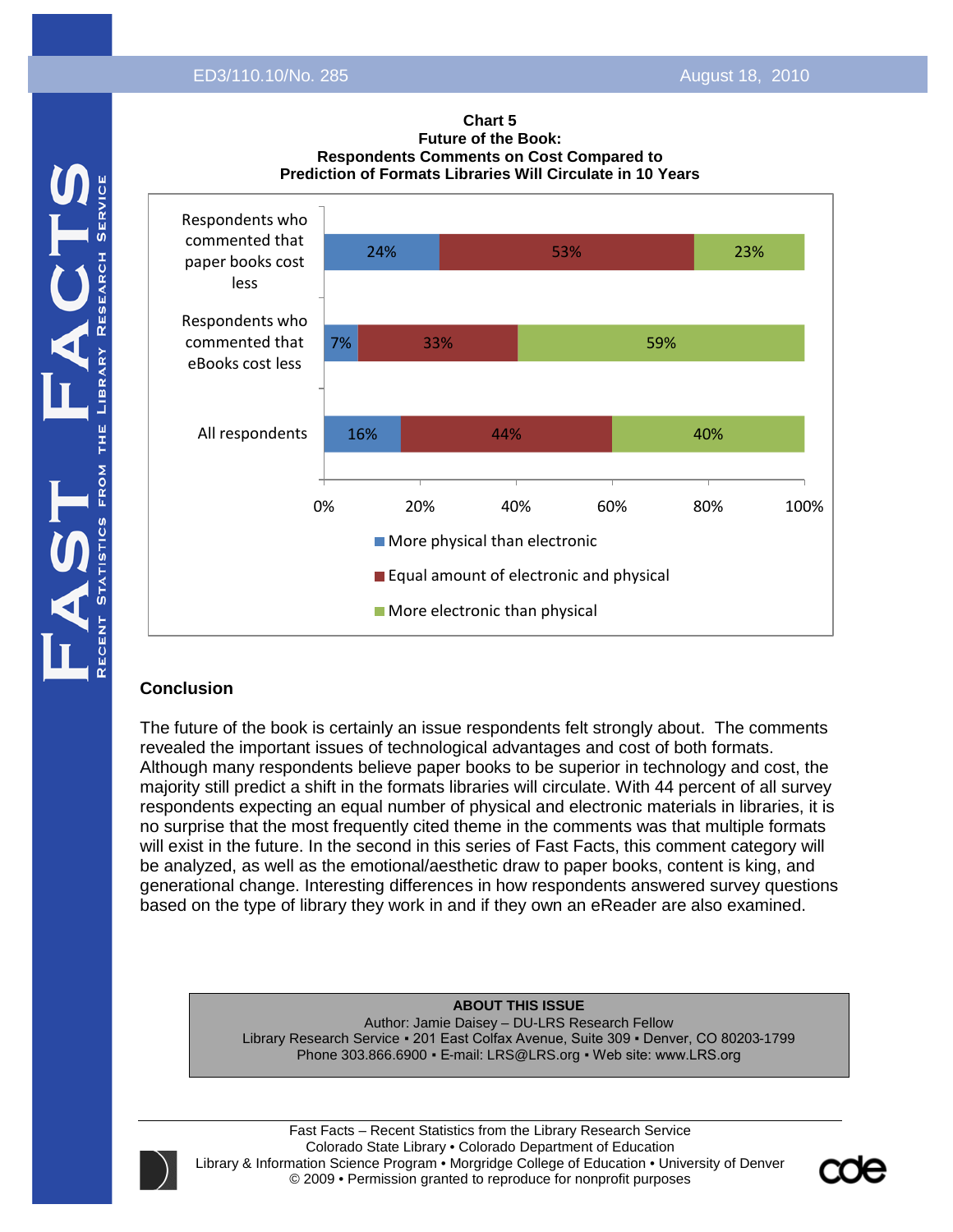With the emergence of more and more electronic reading devices, many people are discussing what this new reading method means for print formats. The Library Research Service's (LRS) recent *60-Second Survey: The Future of the Book* asked respondents what they thought of electronic and print formats and how those formats might change their reading habits in the future. Many respondents (71%) also left comments, which were analyzed according to six themes that emerged addressing various influences on format (see the first in this Fast Facts series, *The Future of the Book, Part 1: Cost and Technological Advantages of Paper and Electronic Formats,* for more information on the comment analysis).

This Fast Facts takes a closer look at what survey respondents said about the existence of multiple formats, the role content plays in determining format, the emotional and aesthetic aspects of paper books, and the influence of time and generation. Also analyzed are their responses to some of the survey questions, with particular attention paid to how the type of library where respondents work and whether they own an e-reader affected their responses.

# **Multiple Formats**

When asked what they thought about the future of the paper book, almost two-thirds (63%) of survey respondents reported that books would never disappear, and about 1 out of 10 (11%) foresaw their eventual demise after more than 100 years. In the meantime, paper books are left to compete with the growing number of electronic books appearing on the market.

Almost half (46%) of survey comments suggested that multiple formats for reading would coexist successfully in some way, citing electronic books as an alternative to, rather than replacement of, paper. In fact, when asked what they thought libraries would circulate in 10 years, 2 out of 5 respondents (43%) answered an equal number of physical and electronic resources, the most popular response. Nevertheless, the trend toward incorporating more electronic materials is apparent. Forty percent of respondents predicted that





libraries would circulate more electronic than physical resources or only electronic materials in 10 years, with less than half as many (16%) anticipating circulation of more physical resources (see Chart 1).

*"Like all communication formats, change is constant and new formats continue to evolve. Different formats work for different audiences and purposes. Paper will continue to work best for some types of reading and some audiences, although eventually some form of e-book will be the predominant format."*



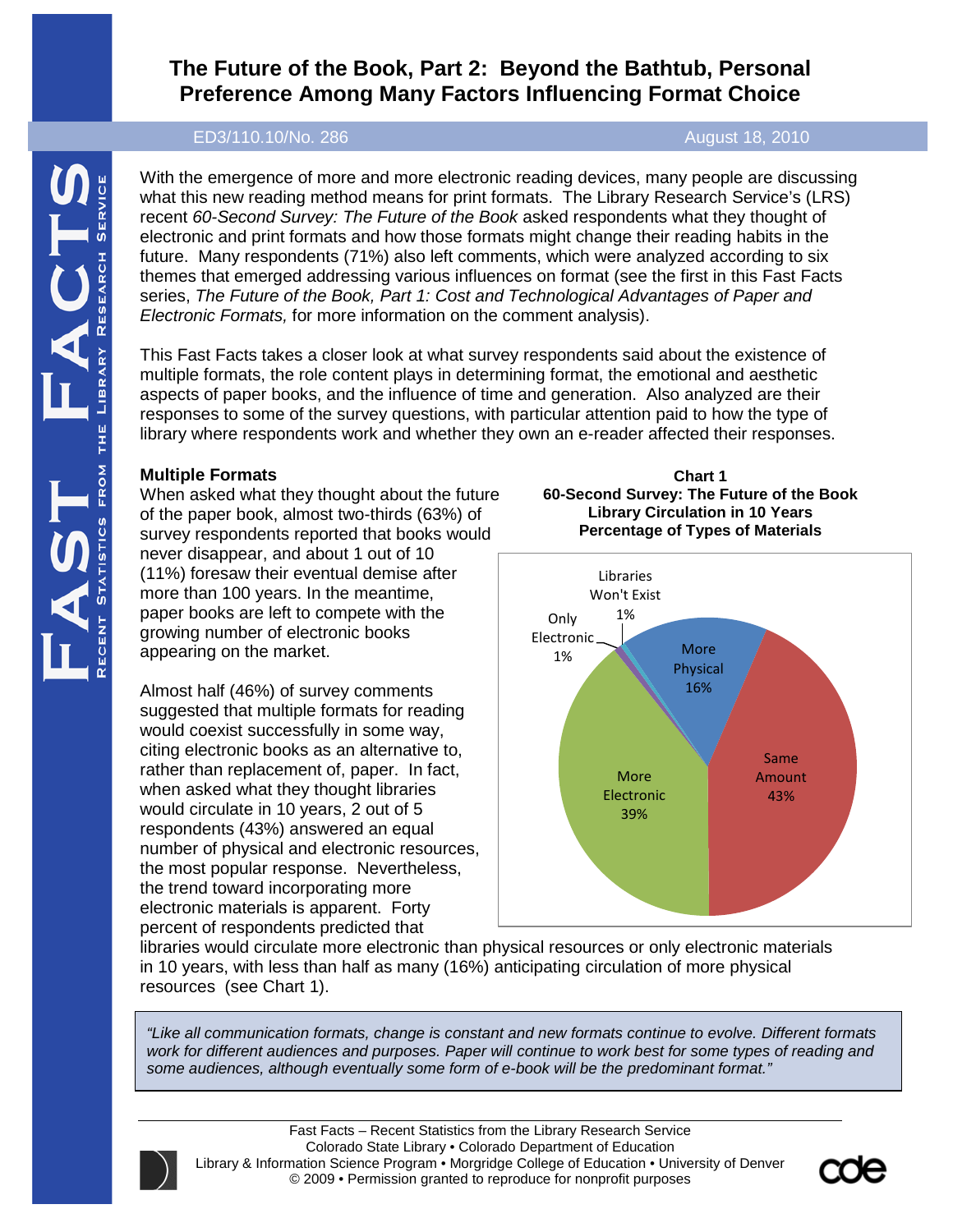# *Owning an E-Reader and Multiple Formats*

As might be expected, owning an e-reader influenced what survey respondents thought about the future of library circulation. Although a plurality of respondents from each camp (41% e-reader owners, 44% non-owners) agreed that libraries would circulate about the same amount of physical and electronic materials, the more telling numbers are in the responses to "more electronic" or "more physical" materials. Respondents who owned ereaders (46%) were more likely than non-owners (38%) to anticipate higher circulation of electronic materials, while double the percentage of non-owners (17%) as owners (8%) predicted higher circulation of physical materials.

# *Library Type and Multiple Formats*

The type of library where respondents work also affected their views on future library circulation. Public and school library staff gave similar responses to the types of materials libraries would circulate in 10 years, with half anticipating an equal number of electronic and physical materials. In contrast, only a third of academic librarians expected to circulate an even number of each format.

Instead, the majority of academic librarians (55%), more than any other type, predicted more electronic materials, while just under a third (30%) of public and school librarians said the same. Special librarians' predictions were split more equally, with nearly half (46%) expecting to circulate the same amount and slightly fewer (44%) anticipating more electronic materials (see Chart 2).





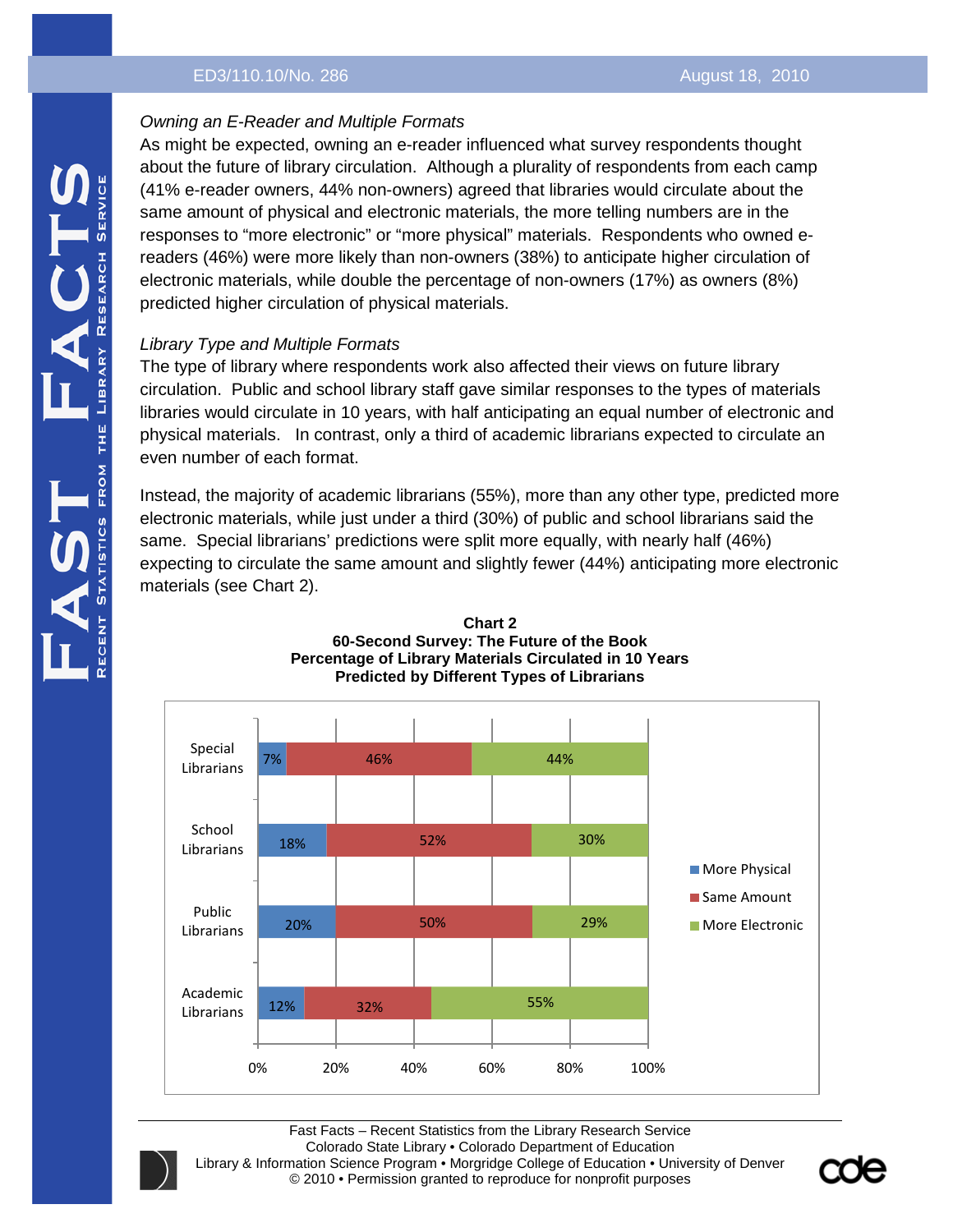# **Content is King**

A number of respondents emphasized that the information itself is more important than how it is packaged; nevertheless, the nature of that information can influence its presentation. Nearly 1 out of 5 (18%) comments indicated that content may be the most influential factor in dictating the preferred format for various genres and types of materials.

*"If a book contains something that interests a significant number of people it will be published and "read," regardless of format, and regardless of whether "reading" actually means reading, viewing, listening, or participating, or all four."*

Two survey questions addressed the topic of content driving format choice. Respondents noted which format they currently used to read fiction, non-fiction, and textbooks and then indicated their anticipated use in 10 years. Only one format showed little change: audio use of each type of material was expected to increase less than 1 percent.

In contrast, respondents indicated that their use of electronic formats to read fiction, nonfiction, or textbooks would escalate anywhere from 3 to 6 times the current percentages, while paper use would decrease accordingly. Paper was still the preferred format in the future for fiction and non-fiction, but a closer balance between it and electronic use supports the likelihood that multiple formats will coexist.

Within the predicted changes, the number of respondents who expected to read textbooks electronically jumped significantly, from 1 in 10 now to nearly 6 in 10 (59%) in a decade. Fiction and non-fiction saw substantial, though less dramatic, increases in anticipated use of electronic formats (from 5% to 22% and 11% to 37%, respectively) (see Chart 3).



#### **Chart 3 60-Second Survey: The Future of the Book Percentage of Fiction, Non-Fiction & Textbooks Read Electronically Now and in 10 Years**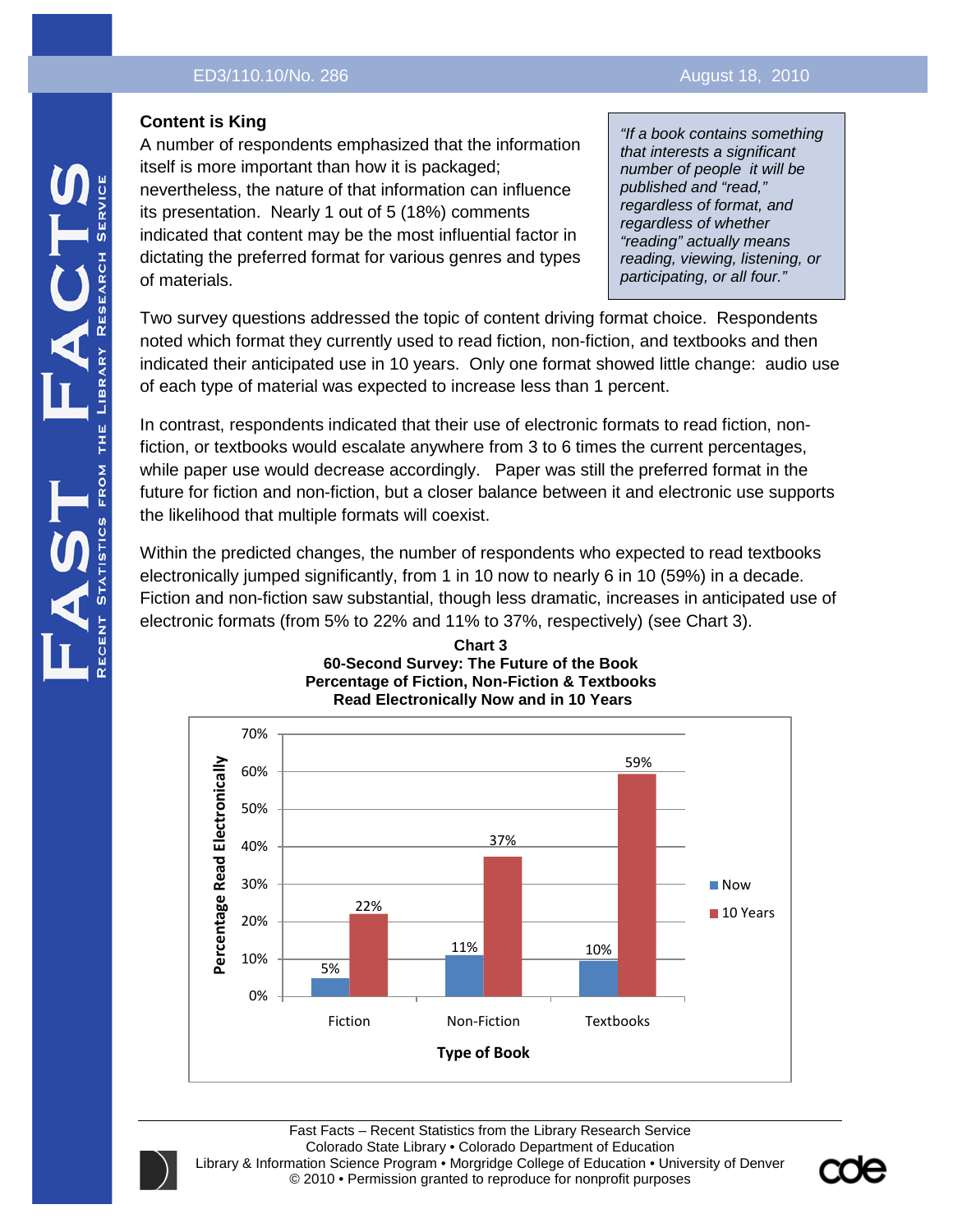Owning an e-reader influenced whether respondents thought they would read fiction, nonfiction, and textbooks electronically in the future, though the discrepancy was least obvious in the latter category. In 10 years twice as many e-reader owners (65%) as non-owners (32%) anticipated reading nonfiction electronically, with nearly the exact opposite being true for paper format (see Chart 4).



#### **Chart 4 60-Second Survey: The Future of the Book Non-Fiction Format in 10 Years by E-reader Owners and Non-owners**

Responses and comments indicated that survey respondents thought news or informational reading was most likely to lead the way in transitioning to electronic text, while pleasure reading would remain in print. One rationale suggested by respondents was that electronic textbooks could offer enhanced searching and reduced costs for students and revised editions would be simpler to produce. When it came to defending fiction in print format, respondents often cited more emotive reasons.

# **Emotional and Aesthetic Appeal of Paper Books**

One out of 4 comments addressed the unique emotional or aesthetic appeal of paper books*.* Although not asked directly about it in the survey questions, these comments revealed a

*"Who wants to read their kid a bedtime story using a Kindle? And what e-reader can simulate the experience of looking at a large hardcover art book with high-quality reproductions? I just don't see how e-readers supplant the paper book in areas such as this."*

heartfelt, personal attachment to paper books for a variety of reasons.

Frequently noted was the comprehensive sensory experience of reading, which includes holding, feeling, and smelling a paper book, and hearing the turning of the pages. Equally common was a reference to the pleasure of "curling up with a good book." For many

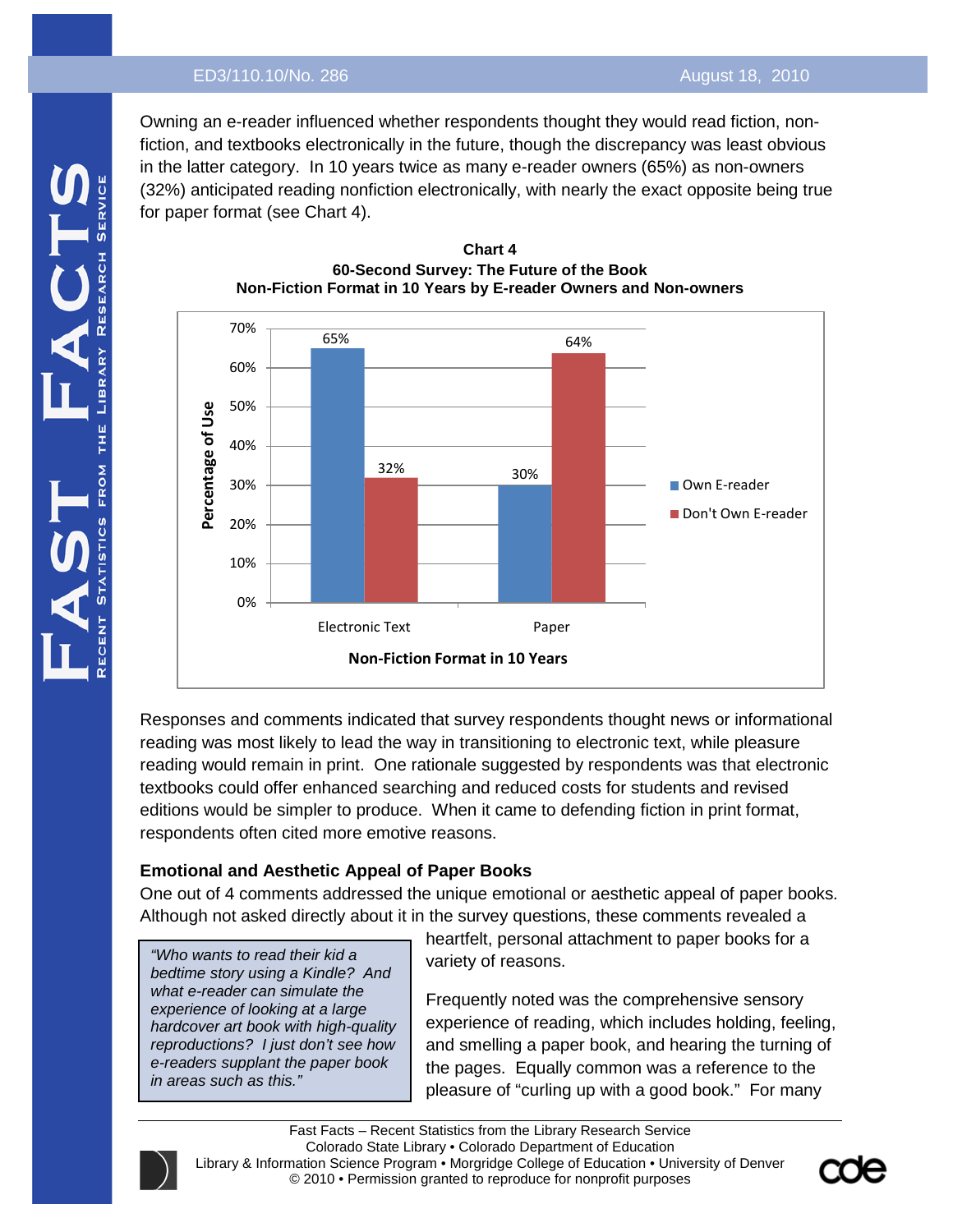respondents, the comfort and familiarity of reading paper enhanced the enjoyment of the activity.

In addition to the emotional aspect, paper books also boast certain aesthetic qualities that e-readers have yet to mimic satisfactorily. For example, many respondents claimed that the superiority of print illustrations ensured that coffee table, art, and children's books would remain in print rather than finding success in an electronic format.

*"The times, they are achanging. The book in some form will always be around. We just may not recognize the form our grandkids or great-grandkids call a 'book.'"*

## **Time and Generational Influences**

Just over 1 out of 10 (12%) survey comments indicated that the emotional attachment or aesthetic preference could be a generational phenomenon that would fade with time, affecting format prevalence. This almost inevitable "change over time" has occurred before, most obviously in format changes for music and movies, some of which resulted in near complete transitions and others that were shorter lived. While paper books offer more durability to survive the e-reader invasion, some respondents predicted that their use eventually would be restricted to museum displays and collectors' items.

*"Electronic materials will continue to rise in popularity, and will eventually take on some format that we can't even imagine now. Regarding a time frame, it won't happen overnight. We'll have time to prepare and adapt. Relax."*

A few respondents remarked that with constant developments and the unveiling of new devices, it was nearly impossible to predict how e-readers would look and function in a few years. Despite the uncertainty, younger generations are already accustomed to using electronic technology. Most comments predicted that the transition to electronic formats would coincide and accelerate with baby boomers' retirement and tech-savvy youngsters' emergence as a driving force in the market and the economy.

# **Conclusion**

The debate over electronic versus print books continues to raise a variety of questions and opinions. Despite some conflicting views, however, a significant percentage of survey respondents agreed that in the future, multiple formats will coexist in some way and libraries will circulate an increasing number of electronic materials. The type of content may prove to be the most influential factor in determining format. Many foresee informational reading transitioning to electronic text and pleasure reading remaining in print, as numerous respondents feel an emotional tie to paper books. Generational differences also could impact format prevalence, but only time will truly tell how and why paper or electronic formats prevail.

#### **ABOUT THIS ISSUE**

Author: Jamie Helgren – DU-LRS Research Fellow Library Research Service ▪ 201 East Colfax Avenue, Suite 309 ▪ Denver, CO 80203-1799 Phone 303.866.6900 · E-mail: LRS@LRS.org · Web site: www.LRS.org



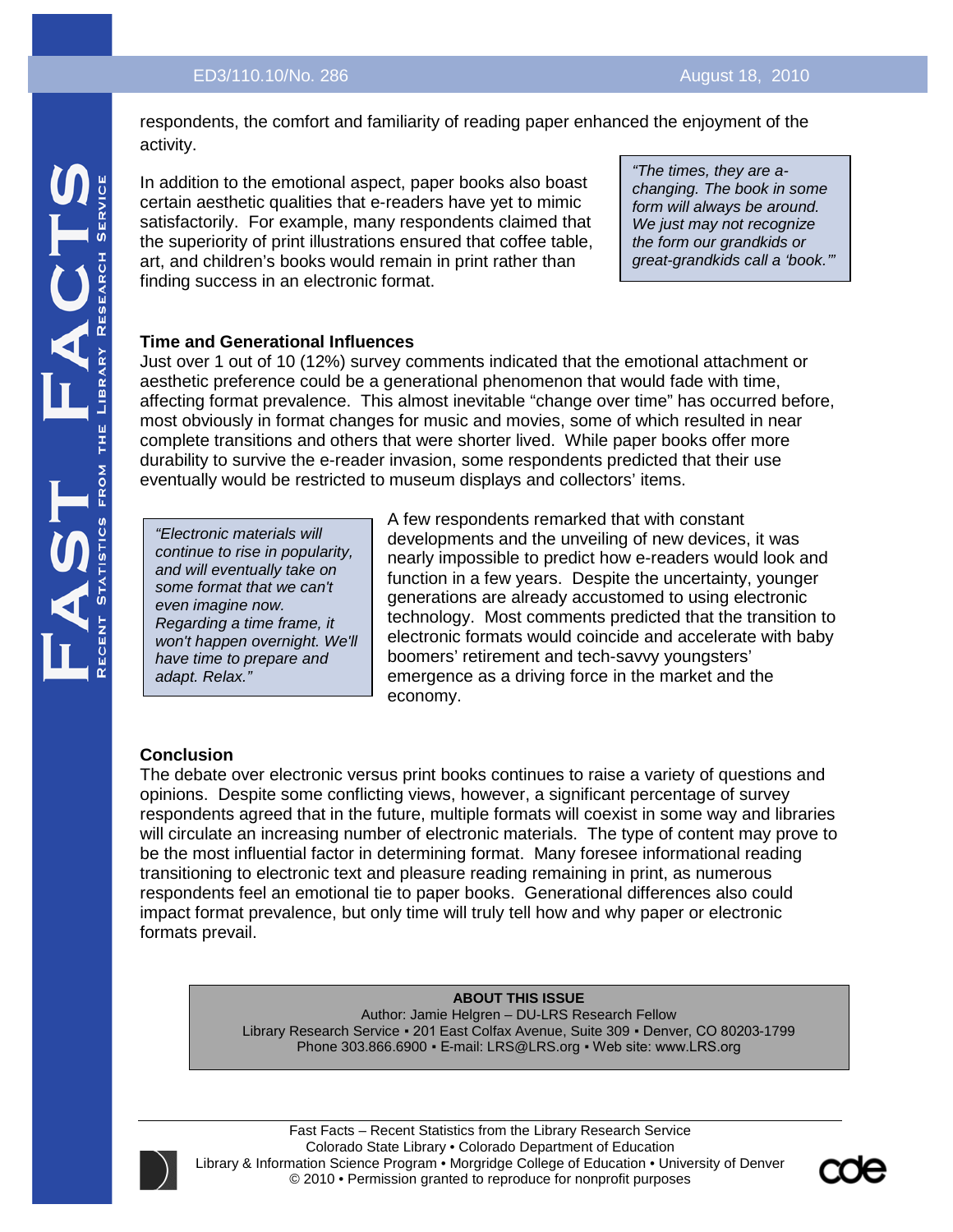# **Increased Library Staff Links to Higher CSAP Scores**

### ED3/110.10/No. 287 November 23, 2010

Known links between higher school library staffing levels and better CSAP scores are confirmed by a recent examination of 2007-08 data on school libraries and 2008 data on students scoring proficient or advanced on CSAP reading. In addition, better-staffed school libraries are also associated with reduced percentages of students receiving unsatisfactory CSAP scores, thereby helping to close the achievement gap.

# **Endorsed Librarian Staffing**

For purposes of this study, the term "librarian" refers to an individual endorsed by the state of Colorado as a School Librarian, a Teacher Librarian, or a Media Specialist. Total FTE includes support staff.

Elementary schools with at least one full-time endorsed librarian averaged better CSAP performance than those with less than one full-time endorsed librarian. More students earned proficient or advanced reading scores and fewer students earned unsatisfactory scores where there was a full-time endorsed librarian (see Chart 1). Elementary schools with librarians averaged 68 to 72 percent of students scoring proficient or advanced and 9 to 11 percent scoring unsatisfactory. Schools without librarians averaged 64 to 68 percent scoring proficient or advanced and 12 to 13 percent unsatisfactory (see Chart 1).



**Chart 1 CSAP Reading Performance by Librarian Staffing Grades 3 to 5, 2008**

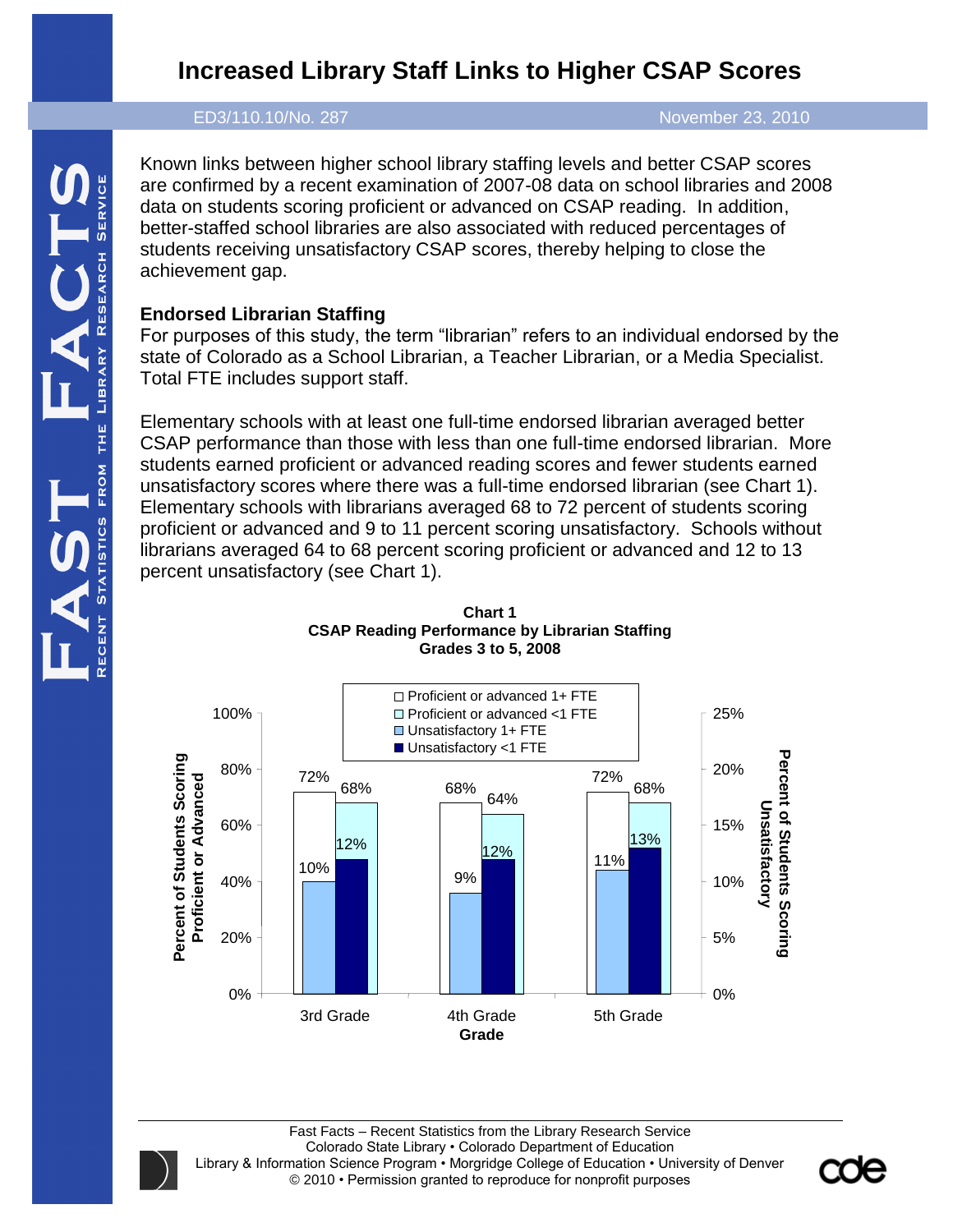# **Total School Library Staffing**

In addition to full-time endorsed librarians, total library staff in full-time equivalents (FTE) makes a difference in CSAP reading scores.

For elementary schools with at least one full-time endorsed librarian or one and a half FTE library staff, the percentage of third, fourth, and fifth grade students scoring proficient or advanced in reading was consistently higher than for schools with lower staffing levels – a 4 to 5 percent absolute difference and a 6 to 8 percent proportional difference (see Table 1) $^1$ .

**Table 1 Percent of Students Scoring Proficient or Advanced in Reading on the Colorado Student Assessment Program (CSAP) by Library Staffing Level Grades 3-5, 2008**

| Grade and<br><b>Library</b> |                  | <b>Percent of Students Scoring</b><br><b>Proficient/Advanced on CSAP Reading</b><br><b>Criterion</b><br><b>Below</b> |                  |                   |                       |
|-----------------------------|------------------|----------------------------------------------------------------------------------------------------------------------|------------------|-------------------|-----------------------|
| <b>Staffing</b><br>Variable | <b>Criterion</b> | or above<br>(N)                                                                                                      | criterion<br>(N) | <b>Difference</b> | Percent<br>difference |
| 3 <sup>rd</sup> Grade       |                  |                                                                                                                      |                  |                   |                       |
| Librarians (FTE)            |                  | 72% (230)                                                                                                            | 68% (624)        | $4**$             | 6%                    |
| <b>Total FTE</b>            | 1.5              | 73% (122)                                                                                                            | 69% (732)        | $4\%**$           | 6%                    |
| 4 <sup>th</sup> Grade       |                  |                                                                                                                      |                  |                   |                       |
| Librarians (FTE)            | 1                | 68% (229)                                                                                                            | 64% (628)        | $4\%**$           | 6%                    |
| <b>Total FTE</b>            | 1.5              | 69% (123)                                                                                                            | 64% (734)        | $5%$ **           | 8%                    |
| $5th$ Grade                 |                  |                                                                                                                      |                  |                   |                       |
| Librarians (FTE)            |                  | 72% (232)                                                                                                            | 68% (620)        | $4\%**$           | 6%                    |
| <b>Total FTE</b>            | 1.5              | 73% (120)                                                                                                            | 68% (732)        | $5%$ **           | 7%                    |

\*\**p* < .01

Schools with more librarian staffing also tended to have a lower percentage of students scoring unsatisfactory in reading – a 2 to 3 percent absolute difference and a 15 to 25 percent proportional difference (see Table 2). An even stronger pattern in scores was seen in schools having at least one and a half FTEs (ideally, at least one librarian and support staff) – a 2 to 3 percent absolute difference and a 17 to 27 percent proportional difference.

*"When a school includes an endorsed librarian in its staffing, the librarian's role is a strong part of the teaching and learning in that school. Students benefit from the collaborative teaching of information problem-solving, inquiry, and critical thinking skills that the librarian and classroom teachers provide. These skills ensure that students are effective users of ideas and information, helping to close the achievement gap and to prepare the students for life-long learning."*

Nance Nassar, School Library Senior Consultant, Colorado State Library

<sup>1</sup> In the comparison-of-means tables, two differences are reported: the absolute difference (simply labeled "difference") and the proportional difference (labeled "percent difference"). To understand the distinction, consider a case where the two percentages of students earning proficient or advanced CSAP scores are 20% and 30%. The absolute difference between the two is 10%; but, the proportional difference is 50% (30 minus 20 equals 10, and 10 is half of 20).



l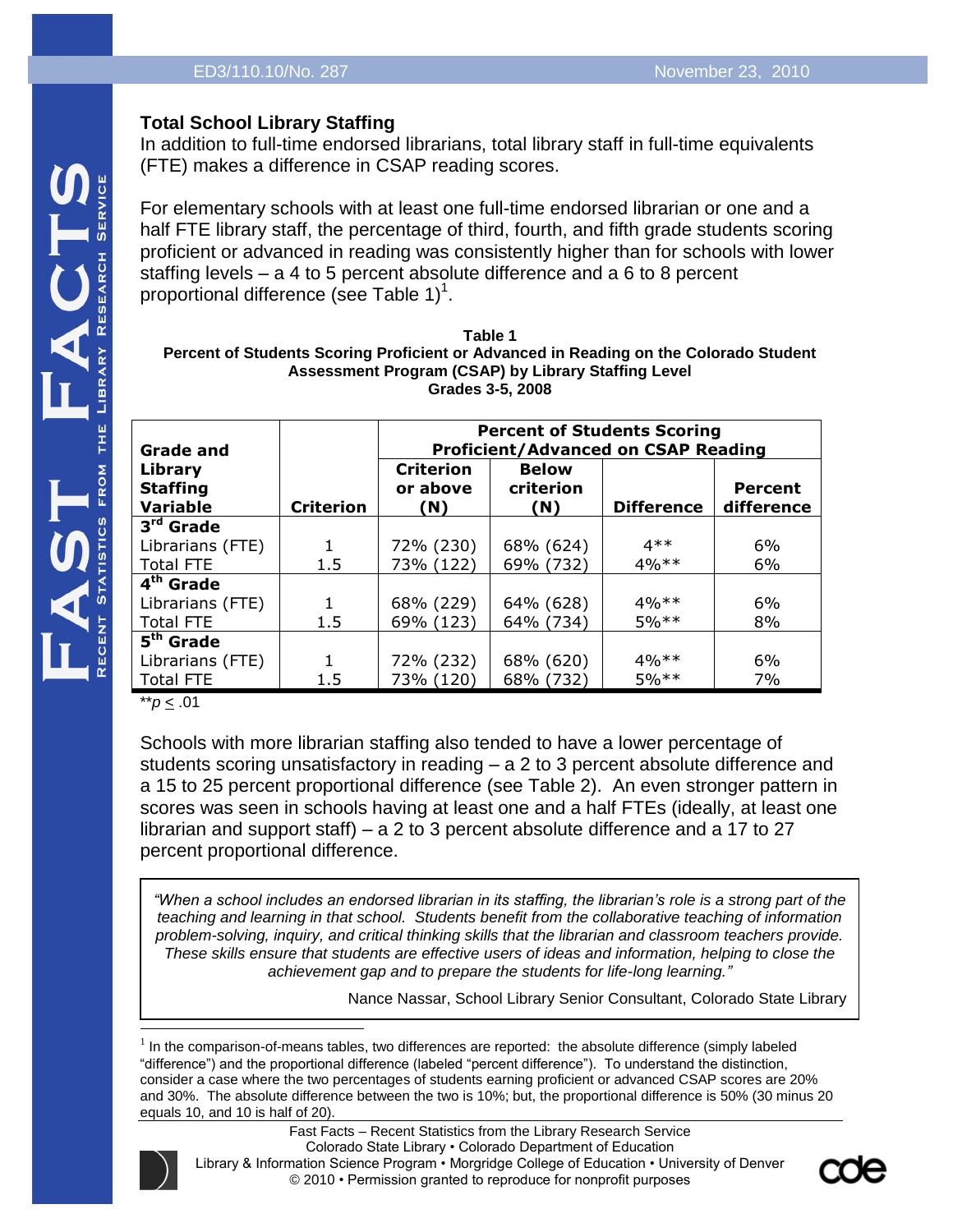|                                                                       | Percent                                                                                                                                                                                                  |
|-----------------------------------------------------------------------|----------------------------------------------------------------------------------------------------------------------------------------------------------------------------------------------------------|
| <u>(J)</u><br><b>SERVICE</b><br><b>RESEARCH</b><br>LIBRARY<br>HH<br>H | Grade a<br>Library<br><b>Staffing</b><br>Variable<br>$3^{\overline{\text{rd}}}$<br>Grad<br>Librarian<br>Total FTI<br>4 <sup>th</sup> Grad<br>Librarian<br>Total FTI<br>5 <sup>th</sup> Grad<br>Librarian |
|                                                                       | Total<br>FTI                                                                                                                                                                                             |
| NT STATISTICS FROM                                                    | <b>Relative</b><br>Element<br>percenta<br>lower pe<br>differen                                                                                                                                           |

| Table 2                                                                                  |  |  |
|------------------------------------------------------------------------------------------|--|--|
| Percent of Students Scoring Unsatisfactory in Reading on the Colorado Student Assessment |  |  |
| <b>Program (CSAP) by Library Staffing Level.</b>                                         |  |  |
| Grades 3-5, 2008                                                                         |  |  |

| <b>Grade and</b>                       |                  | Percent of Students Scoring Unsatisfactory on<br><b>CSAP Reading</b> |                                  |                   |                              |
|----------------------------------------|------------------|----------------------------------------------------------------------|----------------------------------|-------------------|------------------------------|
| Library<br><b>Staffing</b><br>Variable | <b>Criterion</b> | <b>Criterion</b><br>or above<br>(N)                                  | <b>Below</b><br>criterion<br>(N) | <b>Difference</b> | <b>Percent</b><br>difference |
| 3 <sup>rd</sup> Grade                  |                  |                                                                      |                                  |                   |                              |
| Librarians (FTE)                       |                  | 10% (230)                                                            | 12% (625)                        | $-2%$             | $-17%$                       |
| <b>Total FTE</b>                       | 1.5              | 10% (122)                                                            | 12% (733)                        | $-2%$             | $-17%$                       |
| 4 <sup>th</sup> Grade                  |                  |                                                                      |                                  |                   |                              |
| Librarians (FTE)                       |                  | 9% (229)                                                             | 12% (629)                        | $-3%$             | $-25%$                       |
| Total FTE                              | 1.5              | 8% (123)                                                             | 11% (735)                        | $-3%$             | $-27%$                       |
| 5 <sup>th</sup> Grade                  |                  |                                                                      |                                  |                   |                              |
| Librarians (FTE)                       | 1                | 11% (232)                                                            | 13% (621)                        | $-2\%$            | $-15%$                       |
| <b>Total FTE</b>                       | 1.5              | 10% (120)                                                            | 13% (733)                        | $-3%$             | $-23%$                       |

# **Relative impact and relationship to the achievement gap**

tary schools with better-staffed libraries have a significantly higher age of students scoring proficient or advanced in reading and a significantly ercentage of students scoring unsatisfactory. Based on the proportional ces reported above, the evidence indicates that library staff can have a positive impact on all students. In addition, the fact that proportional differences associated with unsatisfactory scores are so dramatic suggests that a well-staffed library can be especially important for the neediest students. These results indicate that school library staffing can play an important role in narrowing the achievement gap.

# **Conclusion**

These findings come from the third Colorado study of the impact of school libraries and librarians on academic achievement, and the second one to examine their impact on student performance on the Colorado Student Assessment Program (CSAP) tests.

The findings about library staffing levels in this latest study are consistent with those of the two previous studies. Students tend to perform better on achievement tests where school libraries have more full-time equivalents (FTEs) of staffing, especially at the librarian level.

Between 2000 and 2009, similar findings have been generated by studies in 17 other states (Alaska, California, Florida, Illinois, Indiana, Iowa, Massachusetts, Michigan, Minnesota, Missouri, New Mexico, New York, North Carolina, Oregon, Pennsylvania, Texas, and Wisconsin) as well as the Canadian province of Ontario. Many of these studies also present evidence that the relationships between library



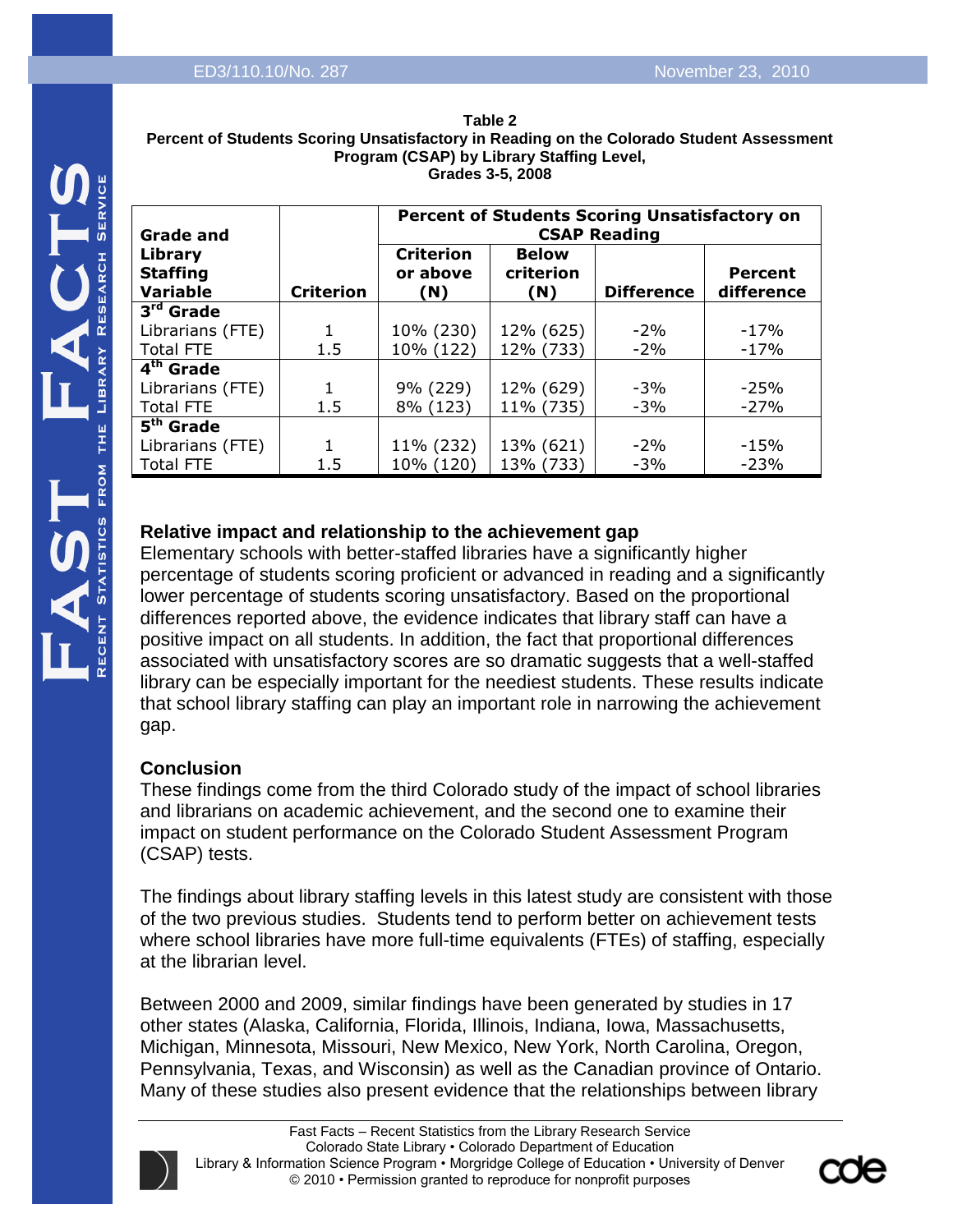staffing and test performance cannot be explained away by other school or community conditions.

More recent studies in Indiana and Idaho suggest some of the day-to-day dynamics of school life that may account for these relationships. In Idaho (the latest of these studies), higher test scores tended to be earned by students whose principals felt that their schools did an excellent job of teaching information, communication, and technology (ICT) literacy. In turn, such self-assessments were more likely at schools where principals valued as essential (or at least desirable) several policies and practices associated with fully credentialed librarians:

- $\blacksquare$  Flexibly scheduled access to the library,
- Collaboration between the school librarian and classroom teachers in the design and delivery of instruction,
- **Provision of in-service professional development opportunities to teachers by** the librarian,
- Appointment of the librarian to key school committees,
- Regular meetings between librarian and principal, and
- Addressing the instructional role of the librarian during teacher hiring interviews.

Credentialed librarians were two to three times more likely to report engaging in most of these activities at least weekly than others deputized to run the library.

**ABOUT THIS ISSUE**

Author: Keith Curry Lance Library Research Service ▪ 201 East Colfax Avenue, Suite 309 ▪ Denver, CO 80203-1799 Phone 303.866.6900 • E-mail: LRS@LRS.org • Web site: www.LRS.org



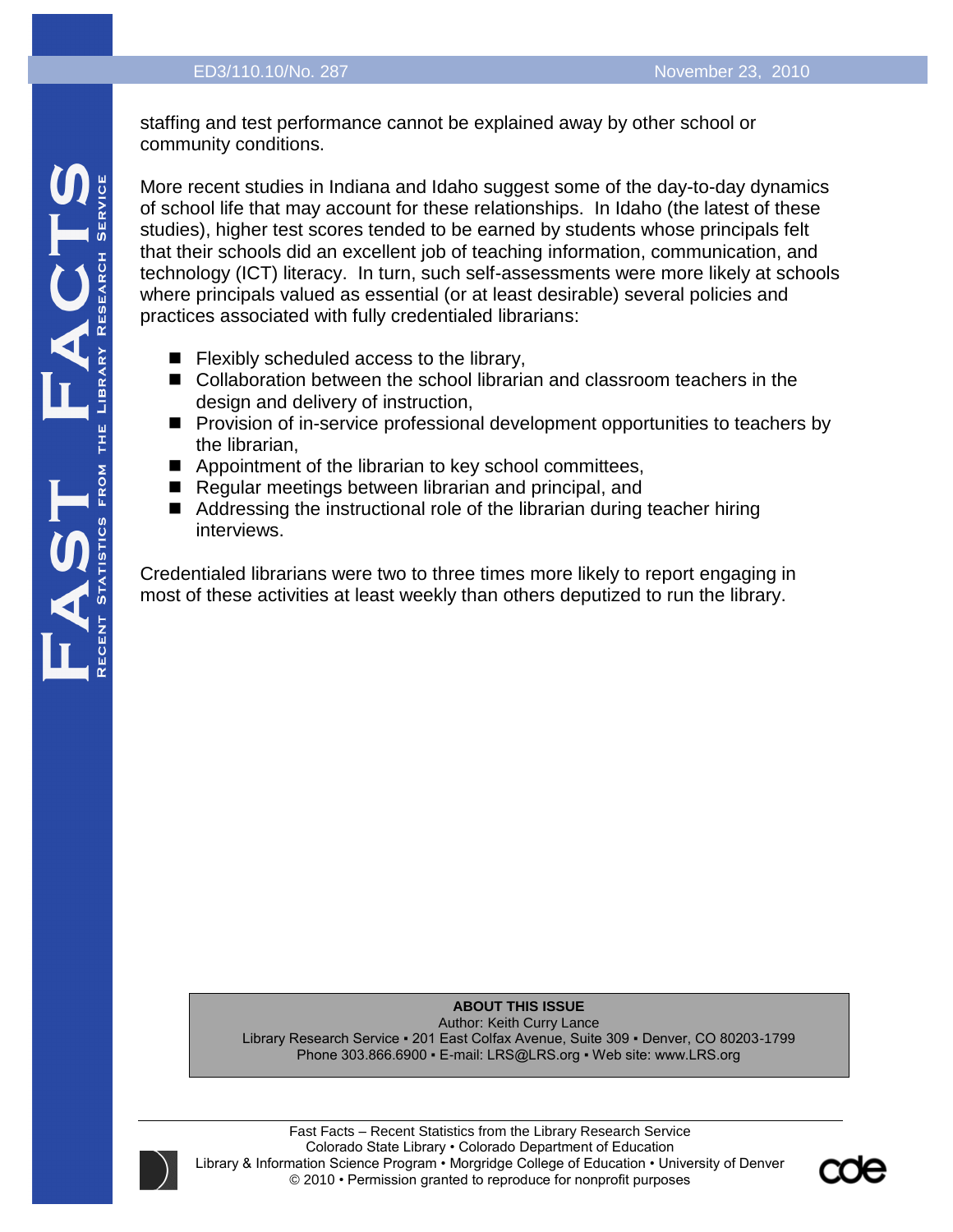# **Endorsed Librarian Positions in Colorado Public Schools Trending Downward**

ED3/110.10/No. 288 November 23, 2010

As Colorado begins implementing new content standards that emphasize the acquisition of  $21<sup>st</sup>$  century skills and the ability to understand information in new ways, "digital natives," a demographic group born and raised in the information age and presumed to be tech savvy, demonstrate a surprising lack of discernment when evaluating information resources, according to a recent study of first-year college students at the University of Illinois in Chicago. $1$  Unfortunately, this comes at a time when school librarians are finding their positions being eliminated, despite being uniquely qualified as information specialists to help students develop information literacy as part of meeting the post-secondary and workforce readiness expectations of students in the state.

Data from the Colorado Department of Education reveals that the number of endorsed librarian positions (in full-time equivalents) in Colorado public schools is trending downward, with substantial losses over the last two school years. In 2007-08, the majority of endorsed librarians (278) were employed in elementary schools, and the following year that number dropped to 241. Similar declines were experienced at middle and high school levels (see Chart 1).





 $1$  Perez, S. (2010, July 29). So-called digital natives not media savvy, new study shows. *ReadWriteWeb*. [http://www.readwriteweb.com/archives/so](http://www.readwriteweb.com/archives/so-called_digital_natives_not_media_savvy_new_study_shows.php)[called\\_digital\\_natives\\_not\\_media\\_savvy\\_new\\_study\\_shows.php](http://www.readwriteweb.com/archives/so-called_digital_natives_not_media_savvy_new_study_shows.php)



 $\overline{a}$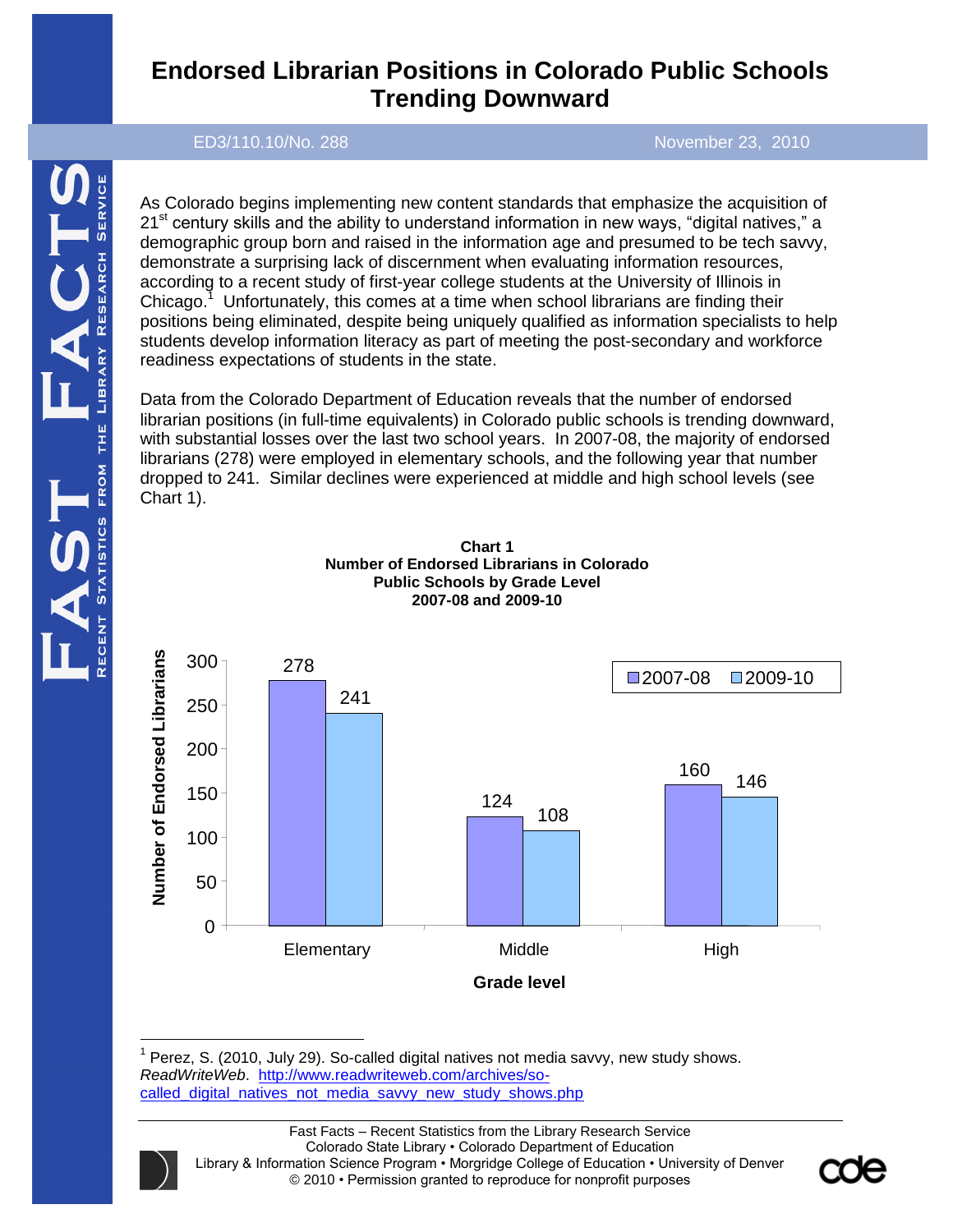Despite the fact that a greater number of librarians were employed at elementary rather than middle and high school levels in 2007-08, elementary schools were still the least likely to have an endorsed librarian on staff. This difference is a result of the greater number of elementary schools in Colorado, which proportionally have fewer librarians compared to the smaller number of middle and high schools in the state.

In 2007-08, only about a quarter (27%) of elementary schools had a librarian, compared to almost half (45%) of middle schools and more than a third (37%) of high schools. The percentage of elementary schools with a librarian fell from 27 percent in 2007-08 to 23 percent in 2009-10. Even more dramatic downward trends were experienced at middle and high school levels (see Chart 2).





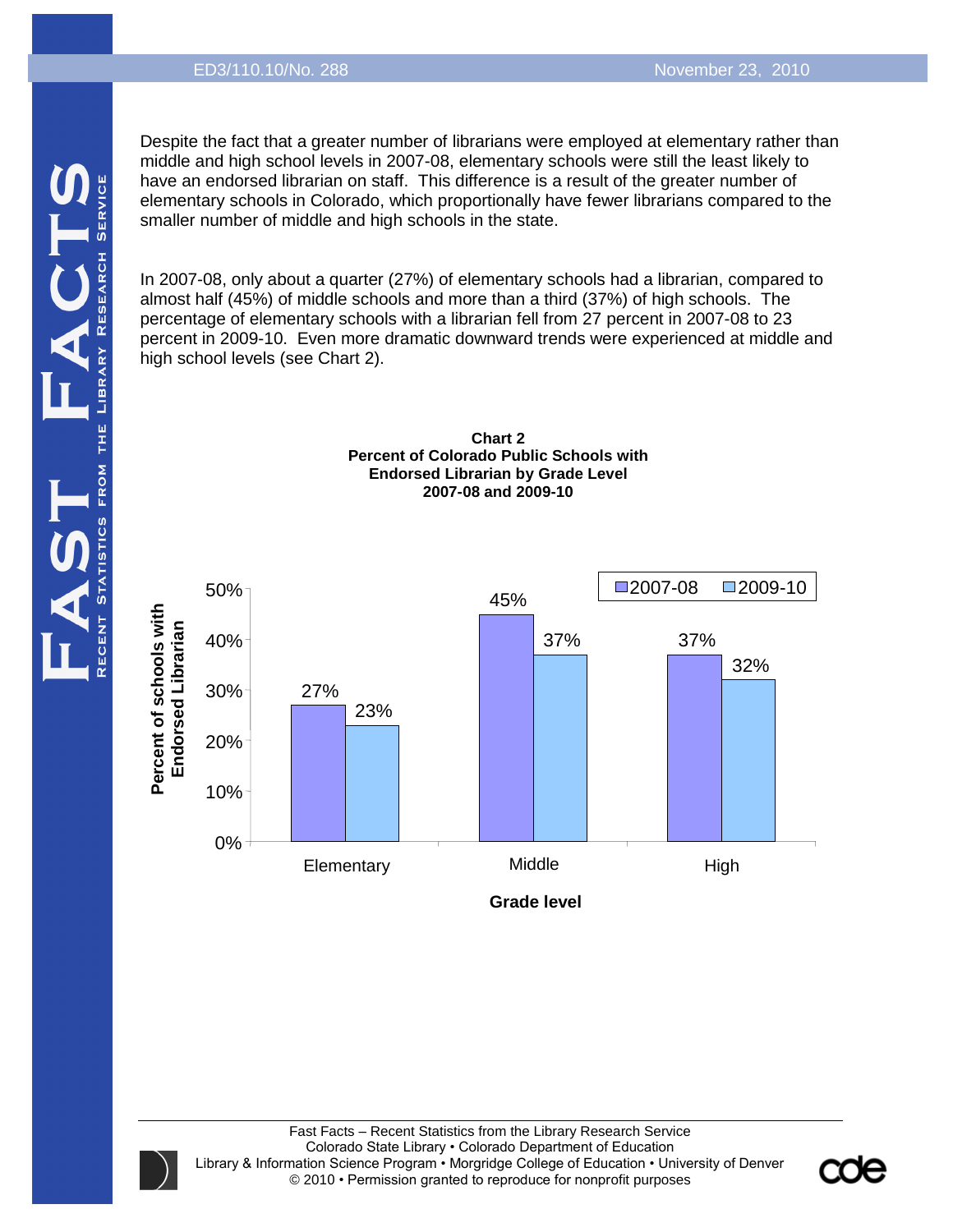#### ED3/110.10/No. 288 November 23, 2010

Between 2007-08 and 2009-10, Colorado elementary schools experienced a net loss of 37 endorsed librarian positions. Similar patterns for middle and high schools account for the net loss of another 30 positions at middle and high schools. The reduced number of librarian positions at elementary and middle schools constituted a loss of 13 percent. At high schools, the proportional loss of librarian positions was slightly less severe at 9 percent (see Chart 3). Of course, the data does not reflect any reduced funding for K-12 education for the 2010-11 school year, which will likely result in additional library staff reductions.



Over the past two school years (2007-08 through 2009-10), the net loss of 67 librarian positions out of 562 constitutes a loss of 12% of all endorsed librarian positions in Colorado public schools. If endorsed librarian positions continue to be lost at the rate of 67 a year, they will be extinct in Colorado public schools by 2025. Hypothetically speaking, that means that by the time children born today reach high school, they would not have the assistance of trained librarians to help them navigate the information environment – and just at a time when such skills are becoming more and more important to society and also as part of the very standards in which students are expected to be proficient.

#### **ABOUT THIS ISSUE**

Author: Keith Curry Lance Library Research Service ▪ 201 East Colfax Avenue, Suite 309 ▪ Denver, CO 80203-1799 Phone 303.866.6900 • E-mail: LRS@LRS.org • Web site: www.LRS.org



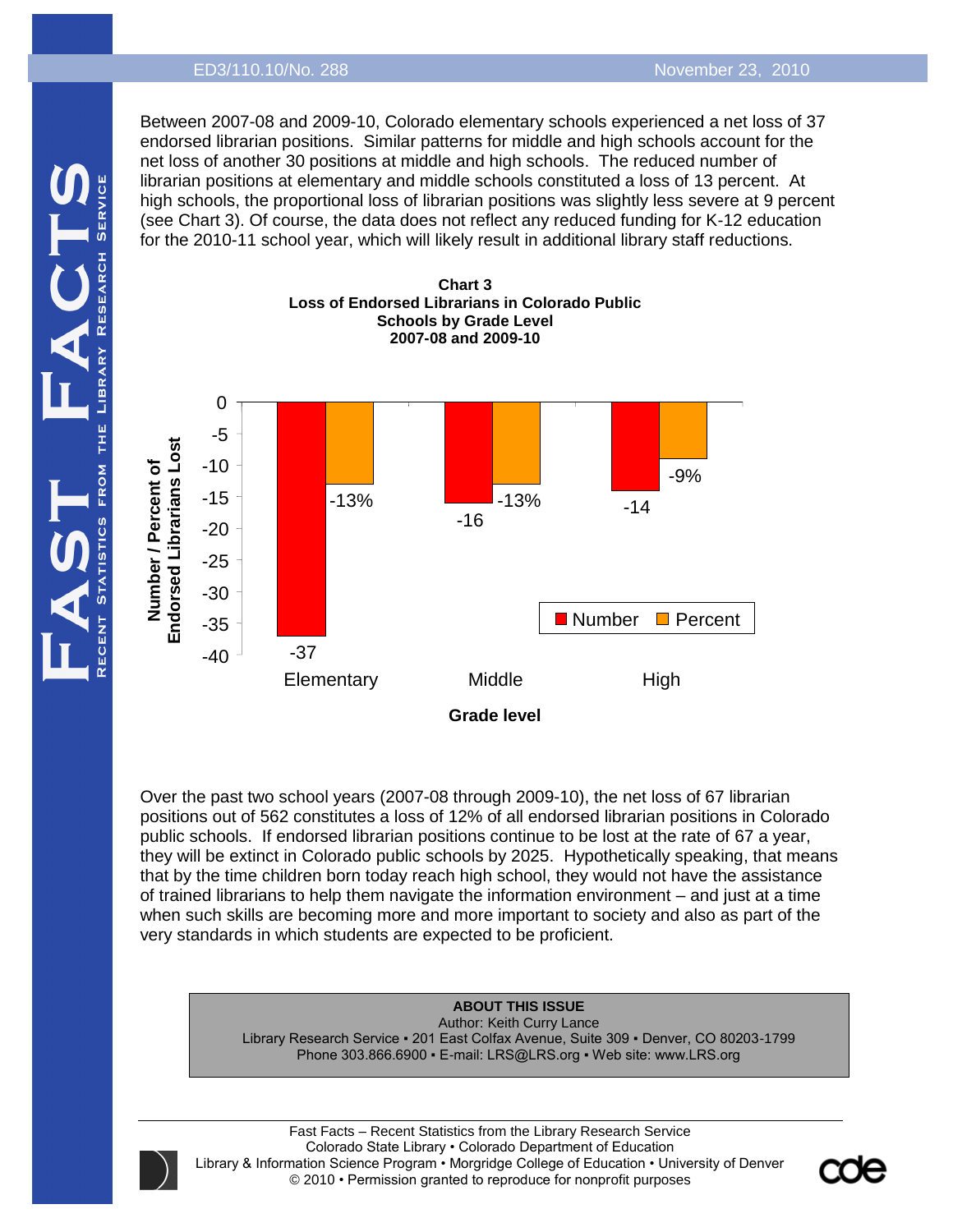# **Challenged Materials in Colorado Public Libraries, 2009**

#### ED3/110.10/No. 289 December 9, 2010

As part of the Public Library Annual Report administered by the Library Research Service, Colorado public libraries indicate whether they have received challenges to their materials or services. In 2009, 20 of the 115 public libraries in the state reported at least one challenge. Nineteen of the libraries completed a follow-up survey to provide more details about those challenges.

#### **What is a challenge?**

The American Library Association defines a challenge as "an attempt to remove or restrict materials, based upon the objections of a person or group. Challenges do not simply involve a person expressing a point of view; rather they are an attempt to remove material from the curriculum or library, thereby restricting the access of others."

#### **Challenges in Colorado**

In 2009, Colorado public libraries reported the fewest challenges in more than a decade.

In total, Colorado public libraries reported 48 challenges in 2009, the lowest number in more than a decade. No title was challenged more than once, and just one of the Colorado challenges ("And Tango Makes Three" by Justin Richardson) appeared on the American Library Association's list of top ten most frequently challenged books of 2009.

**Chart 1**



# **Colorado Public Libraries, 2009 Challenges by Format**

# **Formats Challenged**

Although books and videos account for a lower percentage of total challenges than in previous years, they continue to be the most challenged formats, with books accounting for one out of two challenges (52%) and videos one out of four (27%). Challenges to periodicals and computer services increased from previous years, rising from 3 percent in 2008 to 8 percent in 2009 (see Chart 1).

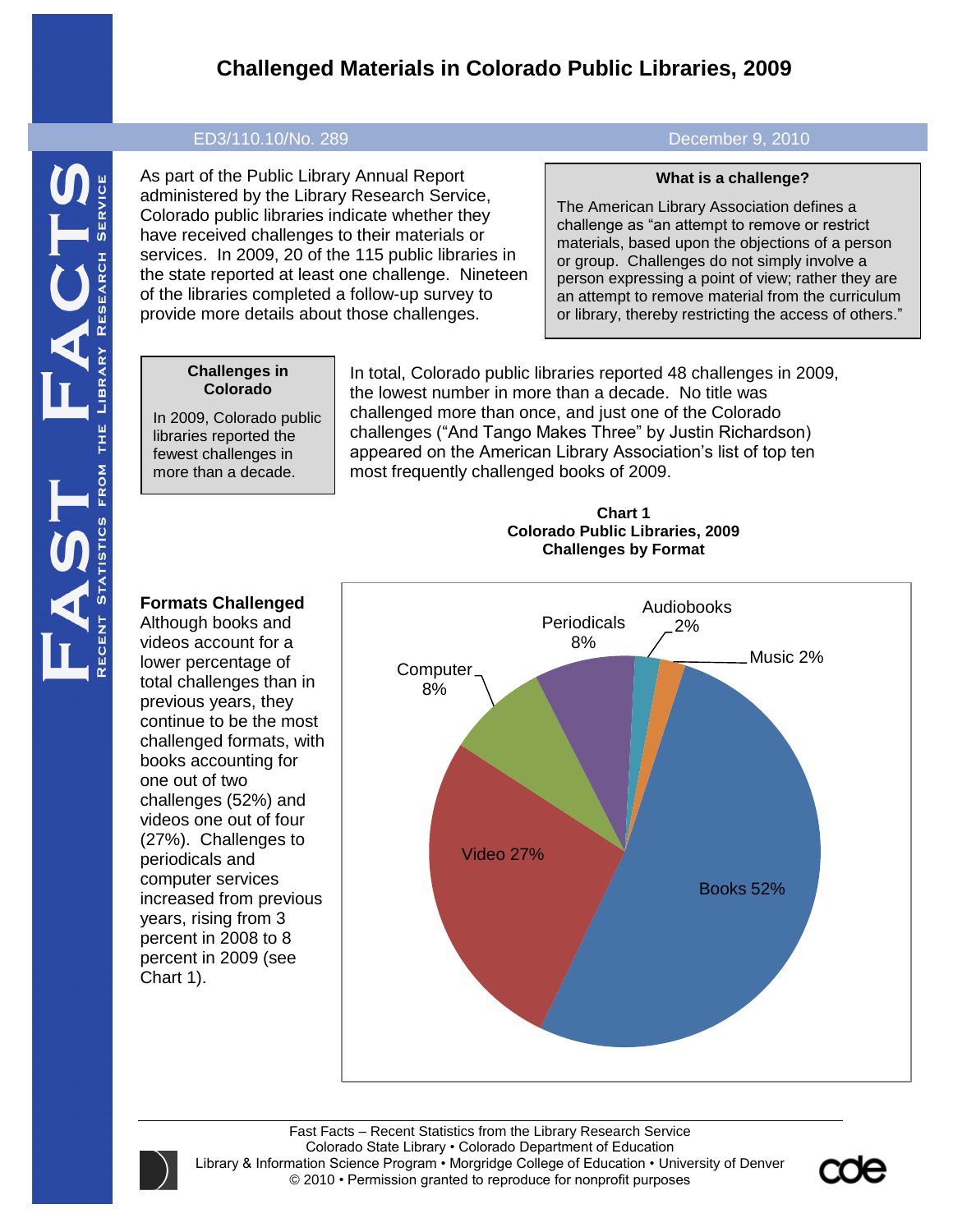#### **Audience**

The target audiences of challenged materials have varied over the last few years. In 2009, well over half (56%) of challenged materials were aimed at adults, while a quarter were directed at children. The previous year, challenges to children's materials spiked to 44 percent, but challenges in 2009 (25%) were closer to the average from previous years. Challenges to adult materials in 2008 were also unusual compared to previous years with a notable dip (39%), although the 2009 and 2005-2007 percentages were nearly identical. In contrast, the percentage of challenges to young adult materials in 2009 was more consistent with the previous year, coming close to 1 in 5 (19%) (see Chart 2).

The drastic increase in challenges to children's materials in 2008 likely is a result of multiple challenges to three different books: "Little Monkey's Peeing Circus" by Tjibbe Veldkamp, "Mommy Laid an Egg: Or, Where Do Babies Come From?" by Babette Cole, and "Uncle Bobby's Wedding" by Sarah Brannen. These three items – the latter of which appeared on ALA's 2008 list of top ten most challenged books – constituted a third of the Colorado challenges to children's materials in 2008. The 2009 challenges did not reveal any items that resulted in such widespread objections.



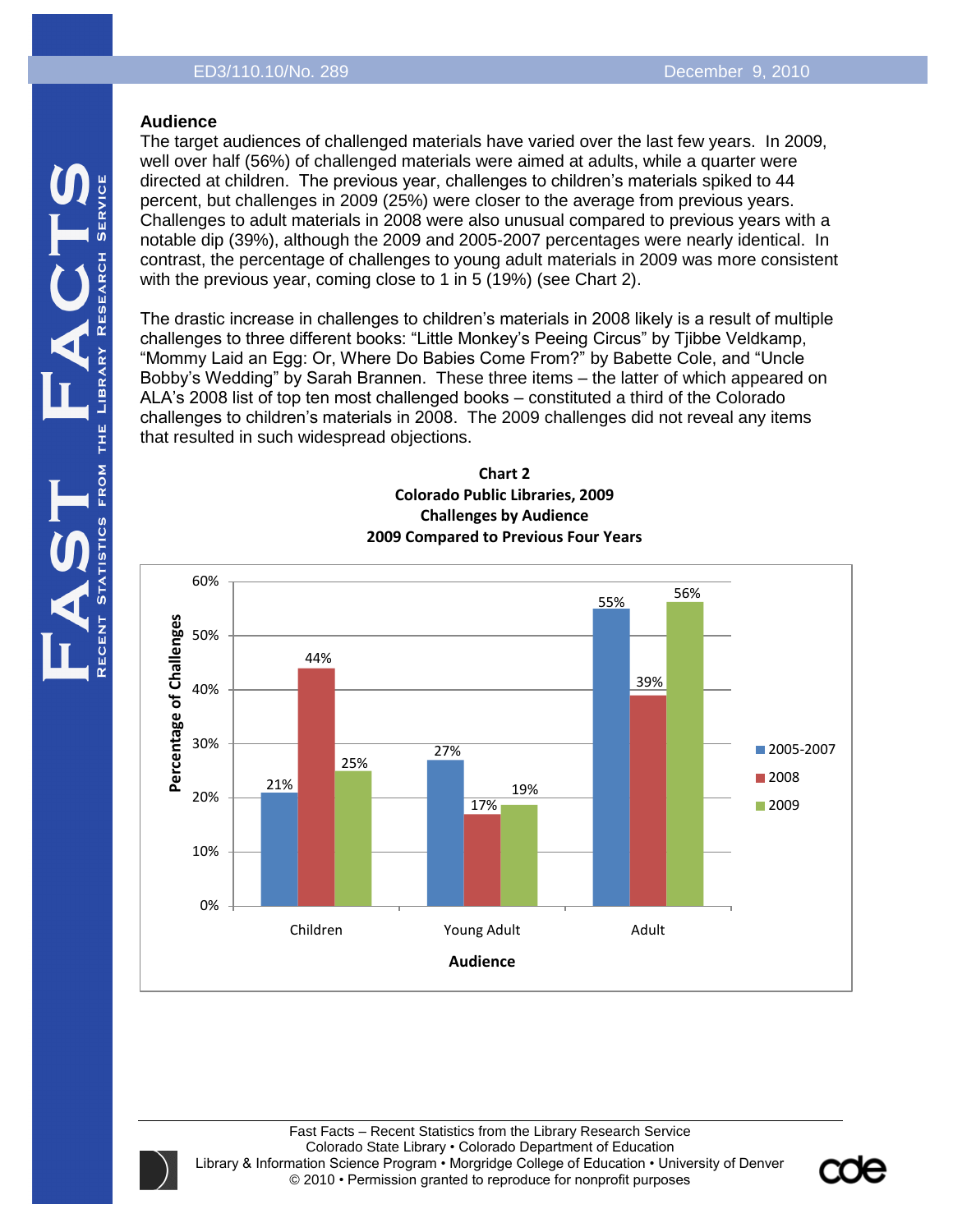### **Results/Actions Taken**

Seven out of 10 challenges (71%) resulted in no change in the item's status at the library, compared to almost 9 out of 10 (88%) with no change in 2008. The percentage of challenges not pursued by the patron beyond the initial complaint stayed about the same as the previous year, but that of items removed from the collection or moved to another area of the library increased substantially, from 1 and 4 percent, respectively, in 2008 to 13 and 10 percent in 2009 (see Chart 3). The reason for these increases could be recoding of survey responses. For example, some entries reported the result of the challenge as "other," then explained that a book was reclassified in the adult, rather than young adult, section of the library. Such a response was re-coded as "moved." Reasons for the notable decrease in challenges resulting in "no change" are unclear.



**Chart 3 Colorado Public Libraries, 2009**